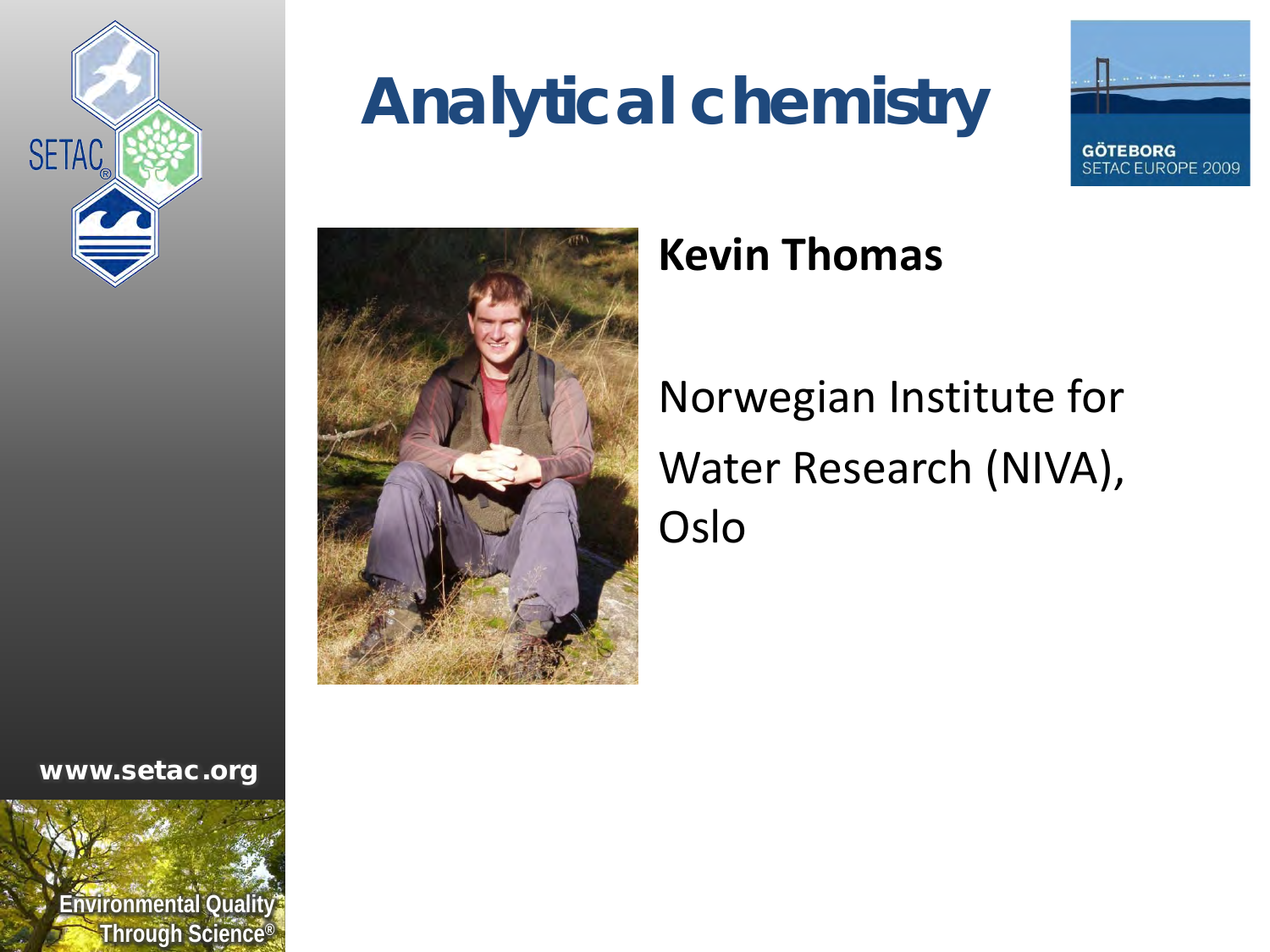

www.setac.org



**Protecting ecosystem health & environmental chemistry**



- Key challenges:
	- Which chemicals, the correct chemicals?
	- In what form, where and how much?
	- How will they behave?
	- Can we predict fate & behaviour?
	- How do we best integrate?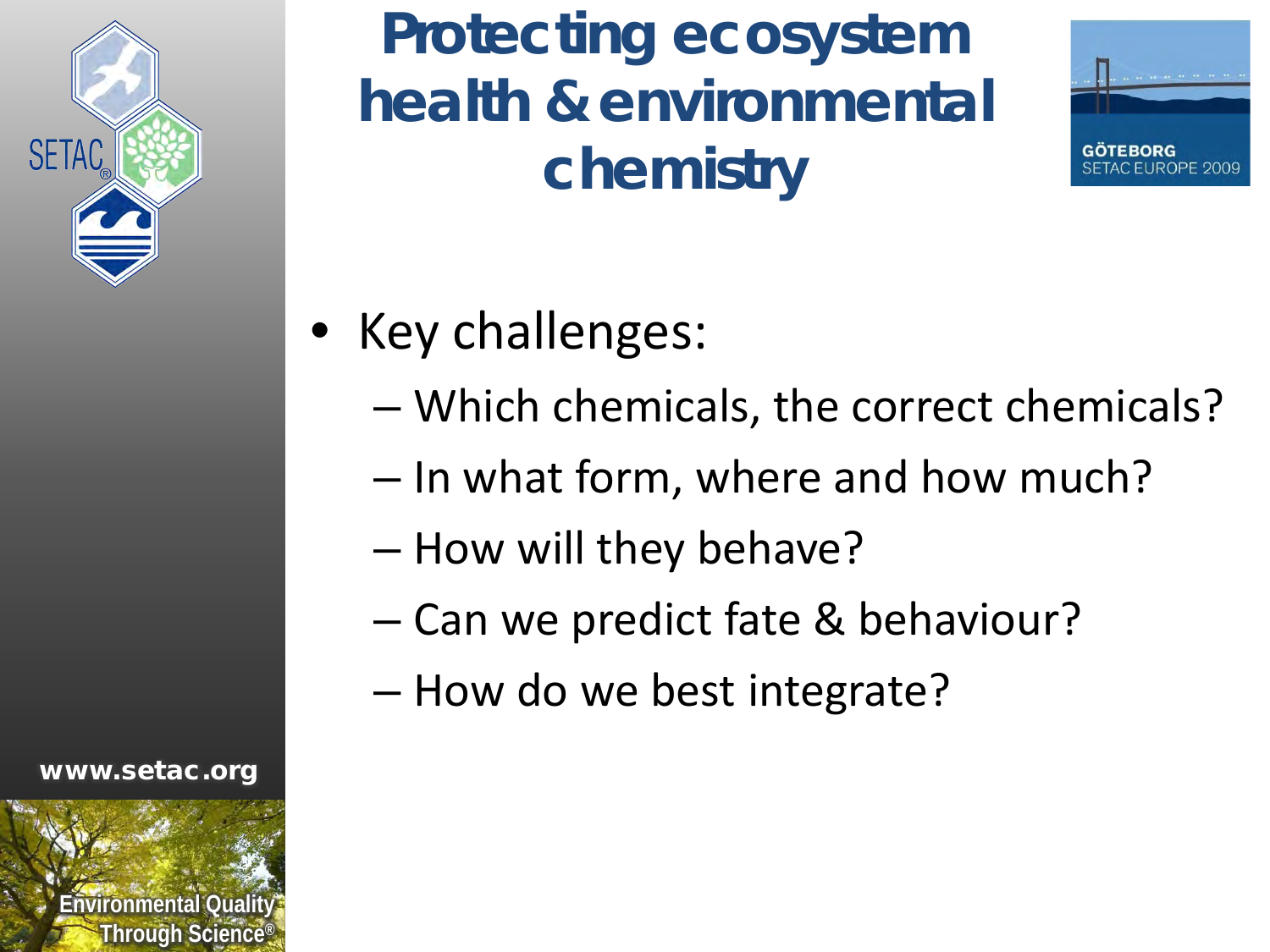

## **Keep your eye on….**







- Narcotics, antifreeze agents, alkanolamines, UV filters, PAC transformation products & natural phytoestrogens.
	- Assignment of provisional-PNECs where the EQS is absent. Von der Ohe et al.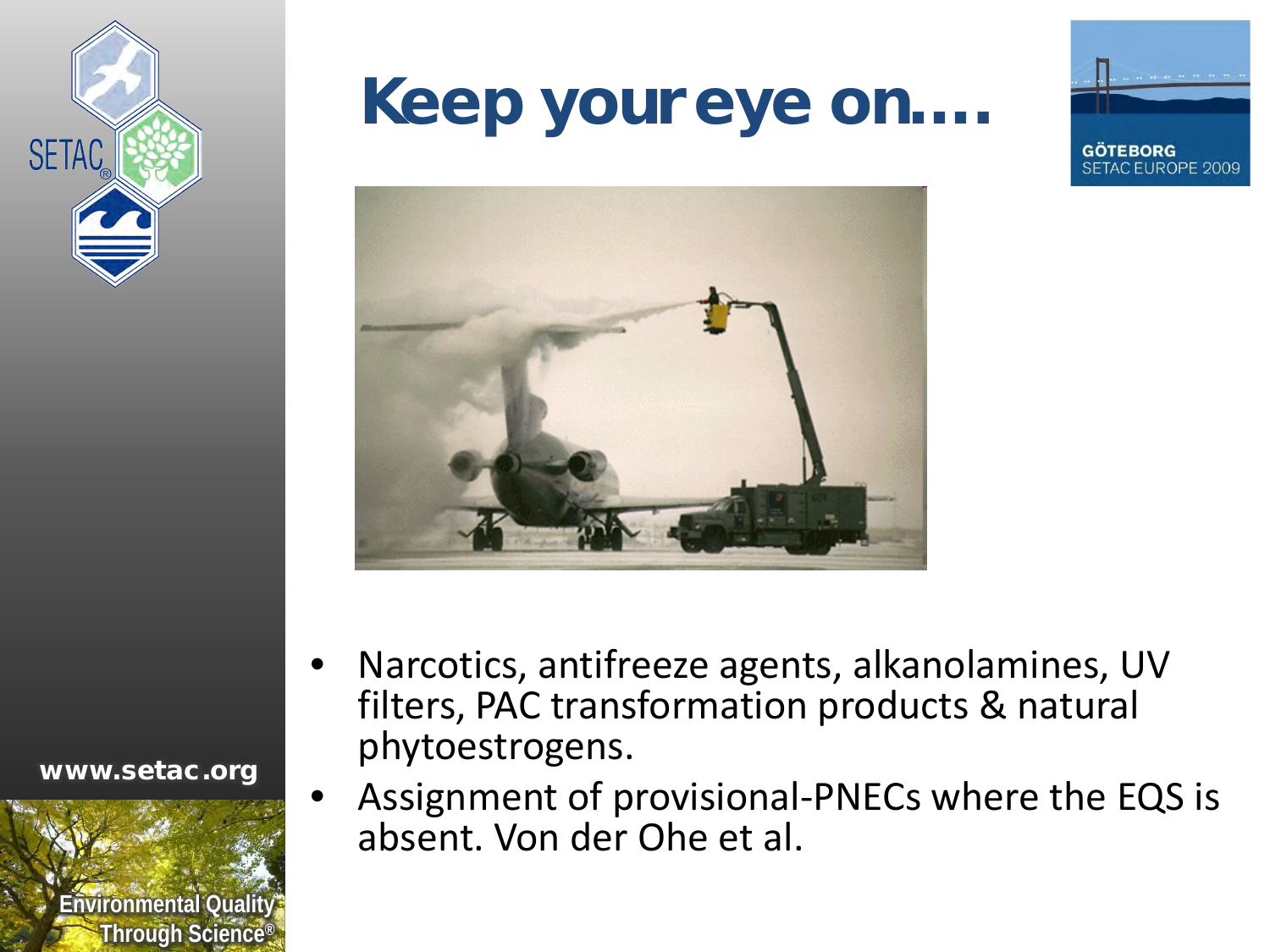

## **Pharmaceuticals**



• Fate of the human antifungals fluconazole and clotrimazole dominated by domestic wastewater. Kahle et al.

www.setac.org



• Effects on marine microalgal communities. Porsbring et al.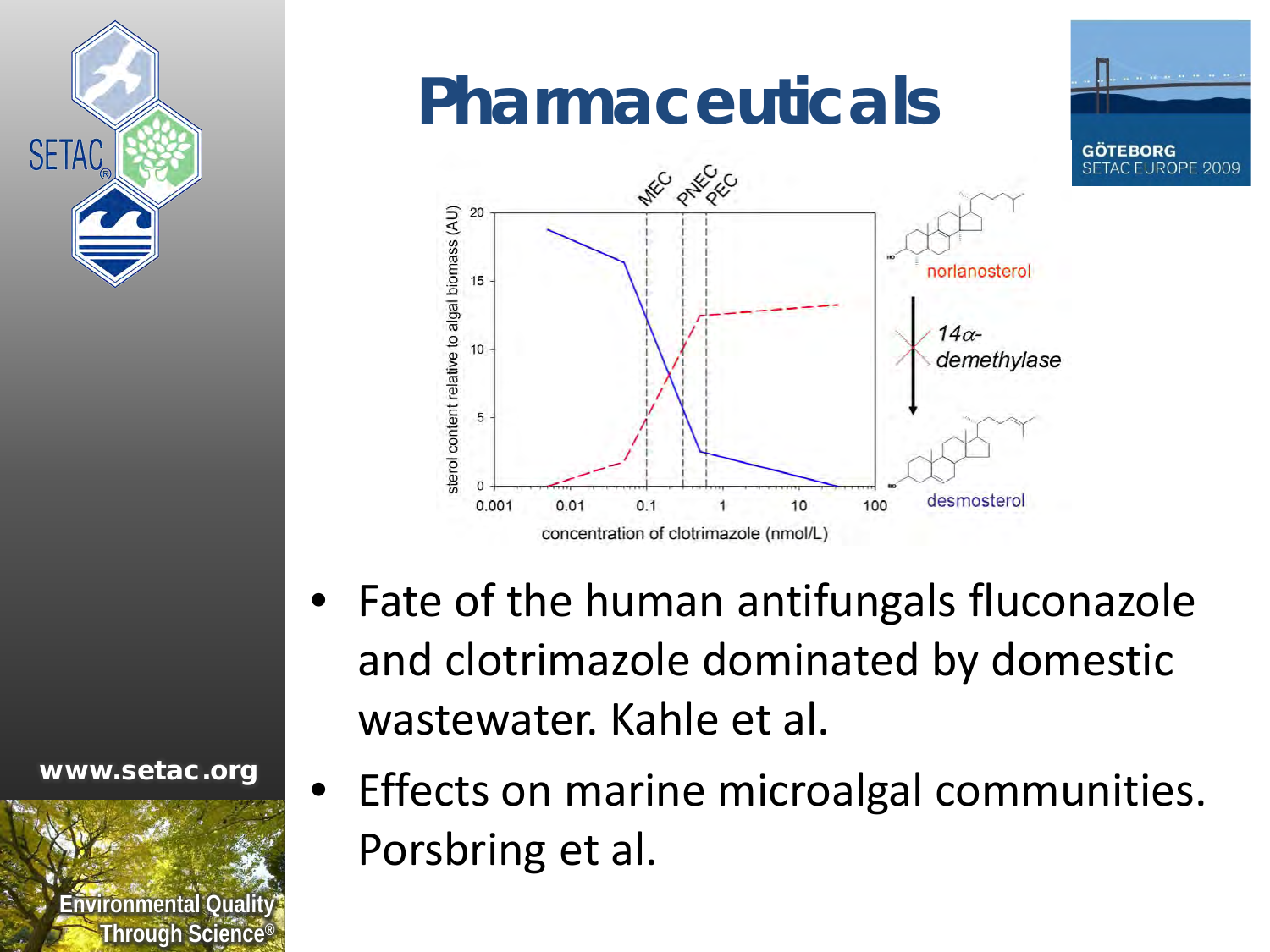

## **Partitioning & bioavailability**





- (Schwab et al. (2009) Environ. Toxicol. Chem 28:1506-1517)
- Bioavailability & bioavailability based dosing should be considered in biotesting and analysis.
	- Polar compounds are a major concern in partitioning processes, effects & long-term fate.

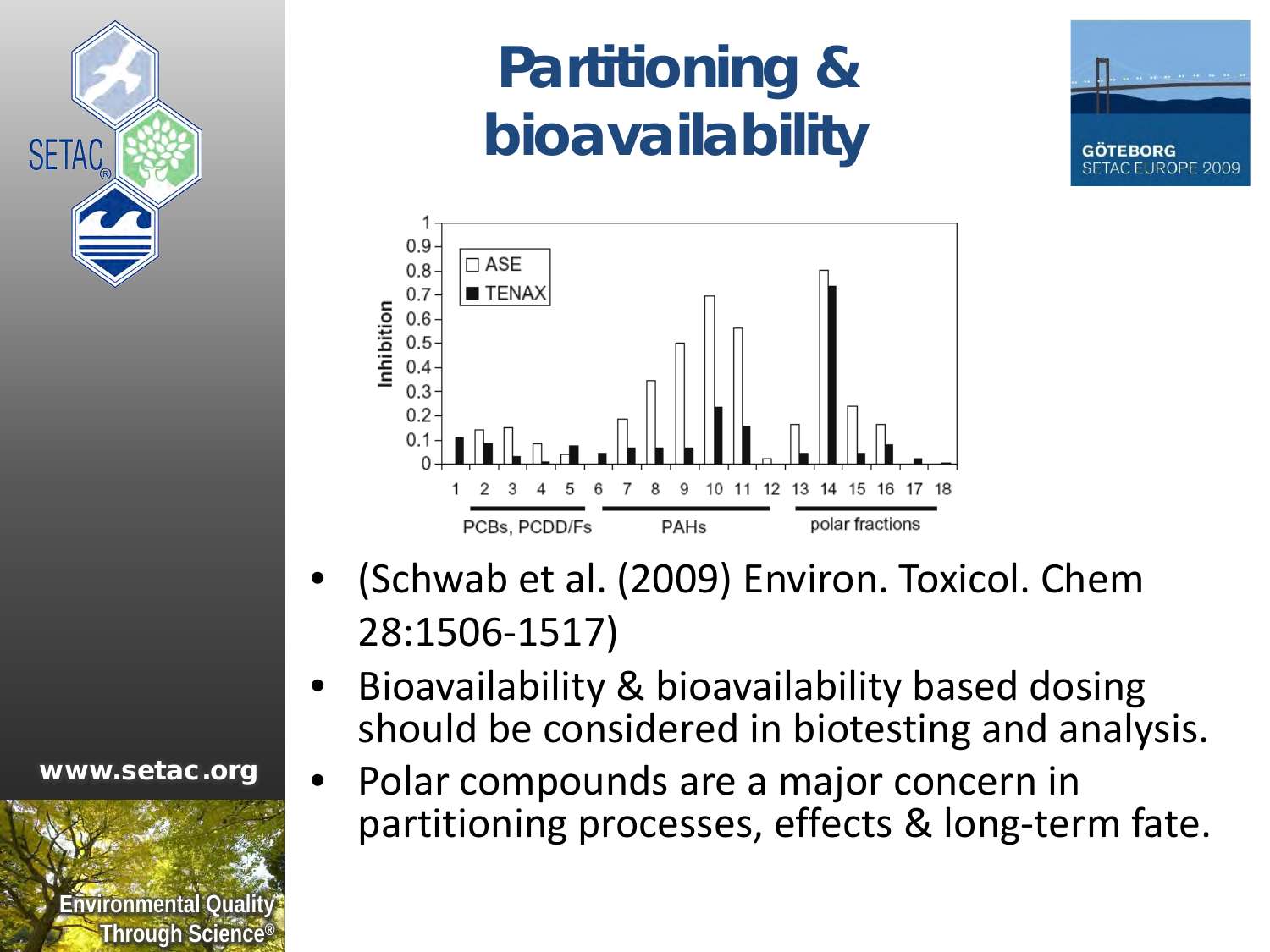

## **Improved understanding of metal bioavailability**







• Evidence for heavy metal uptake by plants from air using advanced spectrometric techniques (extended x-ray absorption finestructure ; EXAFS). Uzu et al.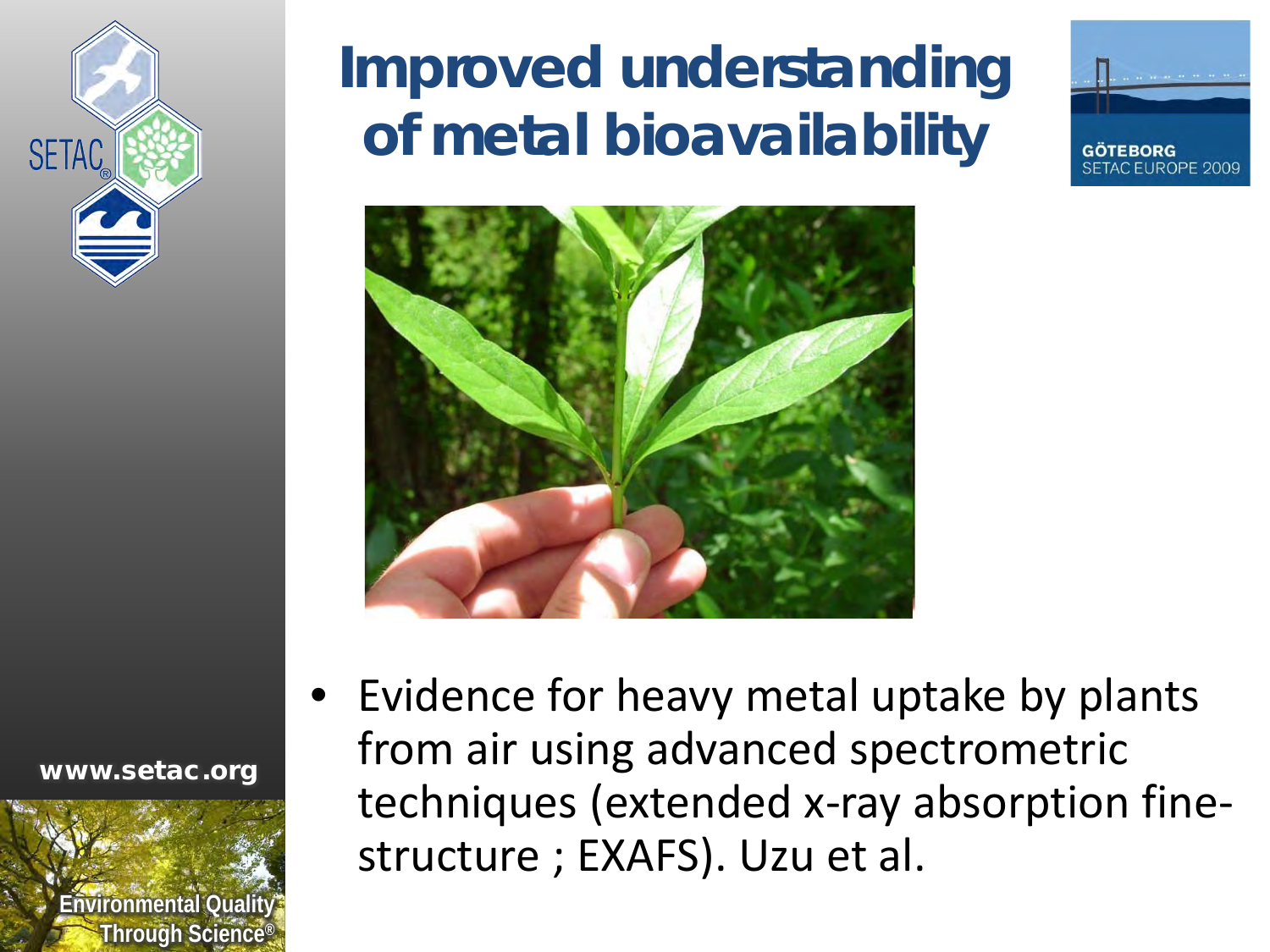

#### www.setac.org



## **Advancements in fate modelling**





- Multi media models for compounds of emerging concern (e.g. ionizable compounds). Franco & Trapp.
- Proposed improved prediction of bioaccumulation assessment through assessing biotransformation rates. McLachlan et al.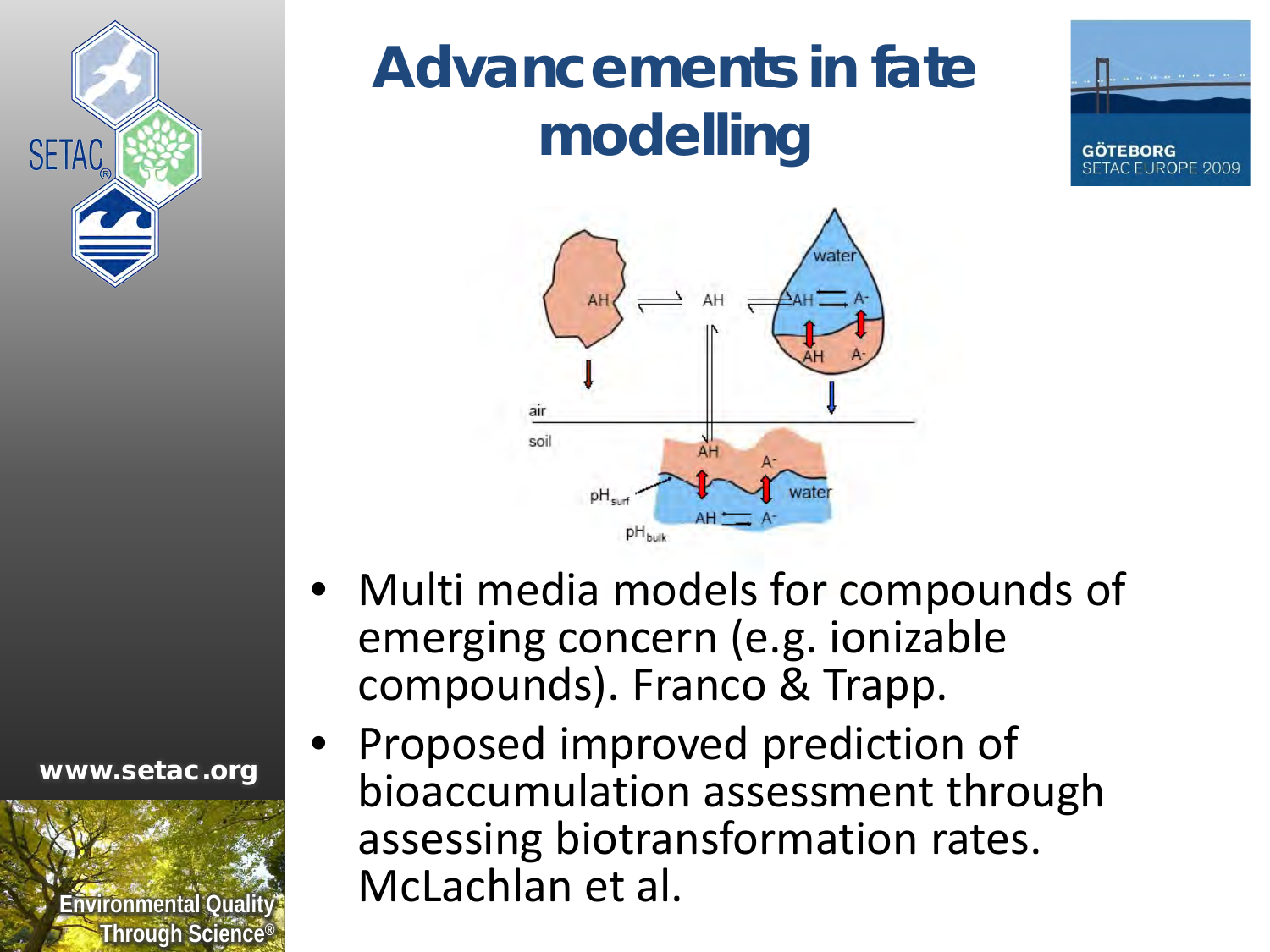







www.setac.org



• Evidence of a global scale decrease in background air concentration of dioxins & furans. Nizzetto et al.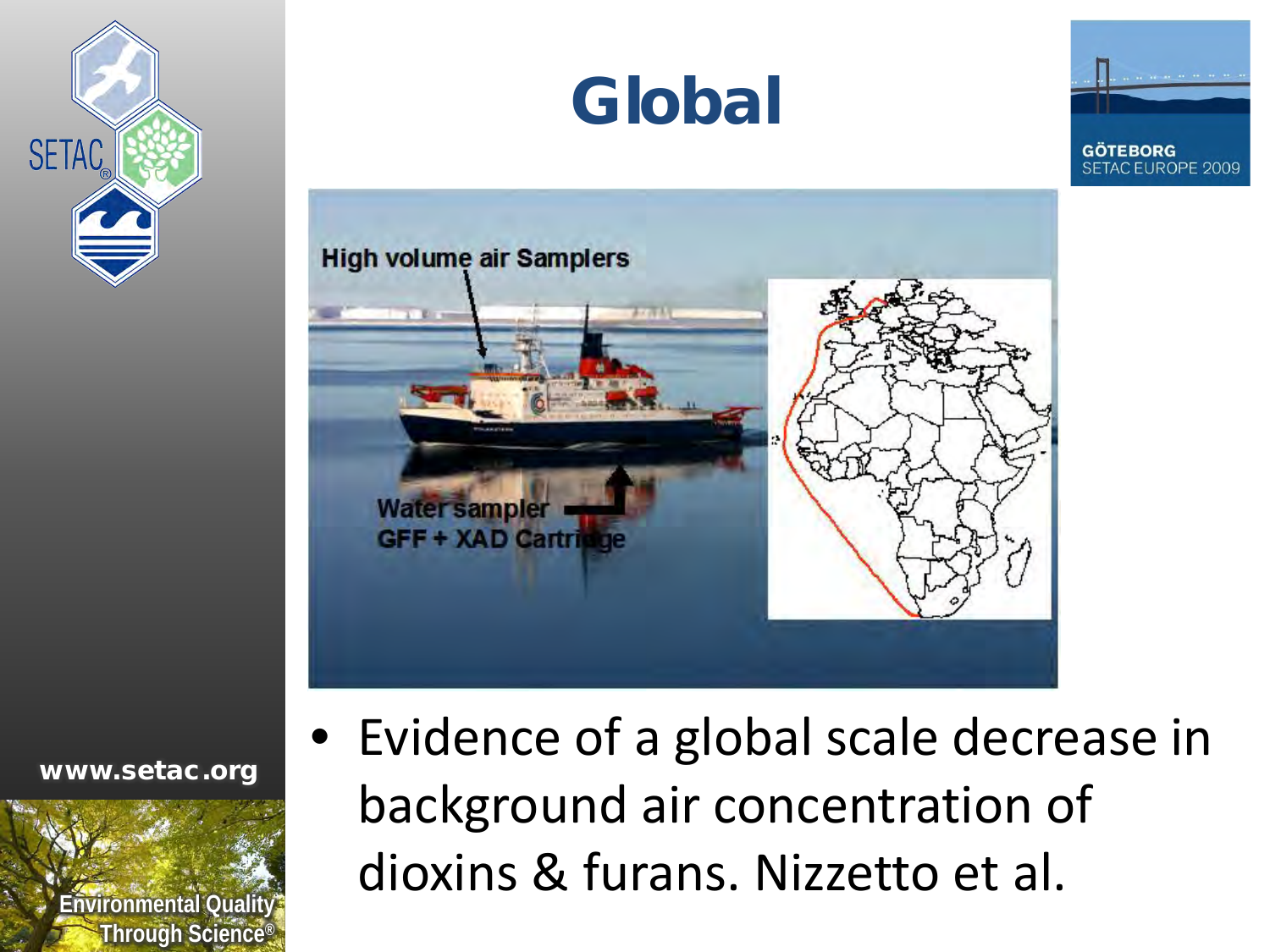

#### **Wastewater epidemiology**





**Figure 3.** Comparison of local profiles of illicit drug use (mean  $\pm$  SD, doses/day/1,000 people) obtained from drug residues in wastewater and national profiles of drug use (defined as the percentage of users among persons 15–64 years of age) based on annual prevalence data in the countries under study. (A) Data derived from estimated drug consumption rates (Figure 2) divided by the amount of the active drug in a typical dose. Values for amphetamine/ecstasy that are barely visible are 0.42  $\pm$  0.18, 0.11  $\pm$  0.08, and 2.9  $\pm$ 0.2 doses/day/1,000 people in Milan, Lugano, and London, respectively. (B) Data from the UNODC (2006).

www.setac.org



• Zuccato E et al., Estimating community drug abuse by wastewater analysis. Environmental Health Perspectives, 2008, 116: 1027-1032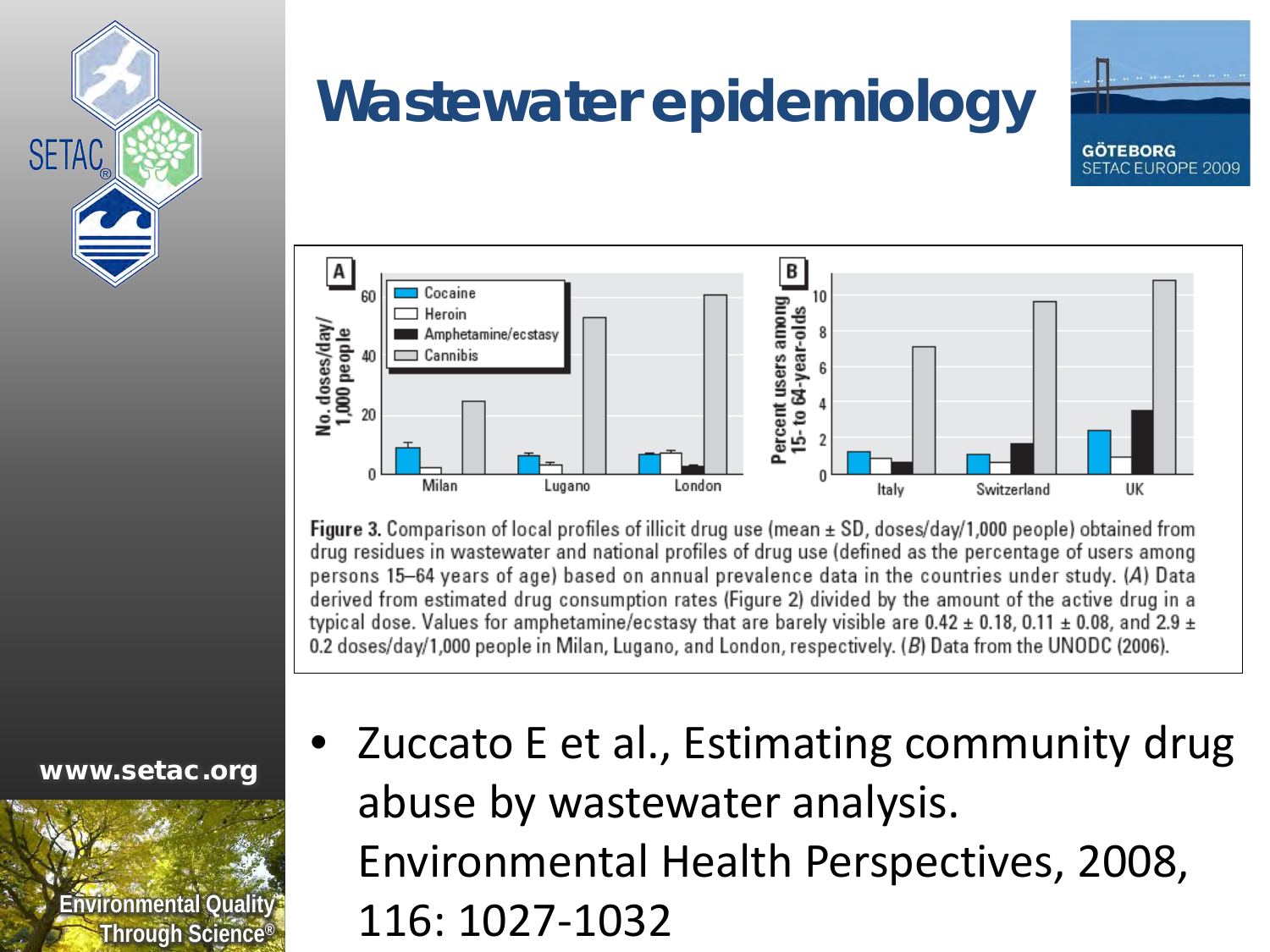

## **Ecotoxicology**





#### **Marco Vighi**

#### University of Milano Bicocca, Italy

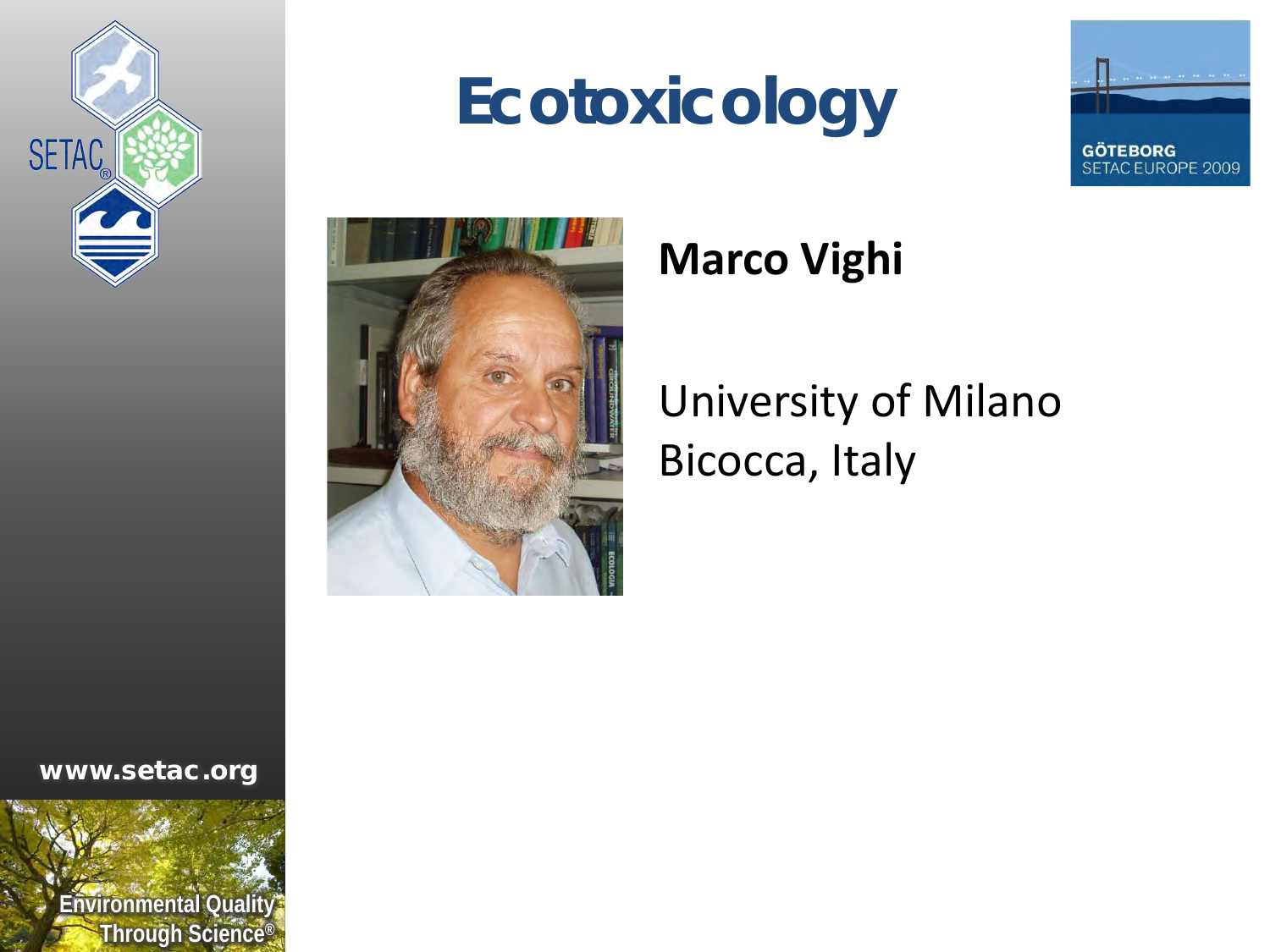

**Closing Keynotes on Ecotoxicology**



# **Protecting ecosystem health: facing the challenge of a globally changing environment**

*Is ecotoxicology going in this direction?*

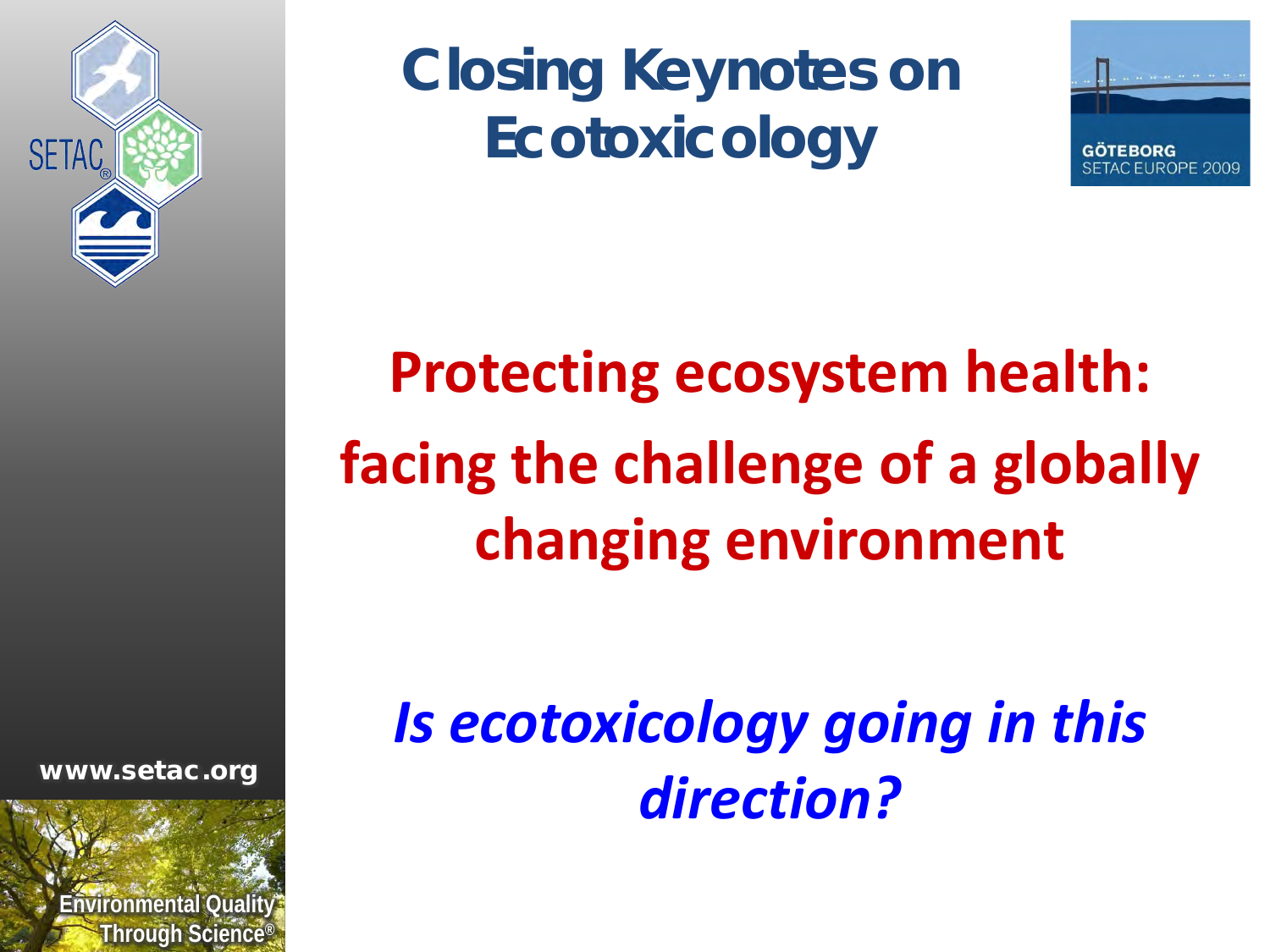

## **A stimulating provocation**



**GÖTEBORG SETAC EUROPE 2009 Because the major** 

**environmental pollutants are coming under the control of regulatory authorities and are declining, the "testing-based" approach of ecotoxicology is not expected to call for major scientific innovation and discovery.** 

**Consequently, ecotoxicology has come to a transition phase and should assume a new role, which is to assimilate with the part of ecology commonly denoted as "stress ecology".**

*Nico van Straalen Environmental Science & Technology, 2003*

www.setac.org

**Environmental Quality Through Science®**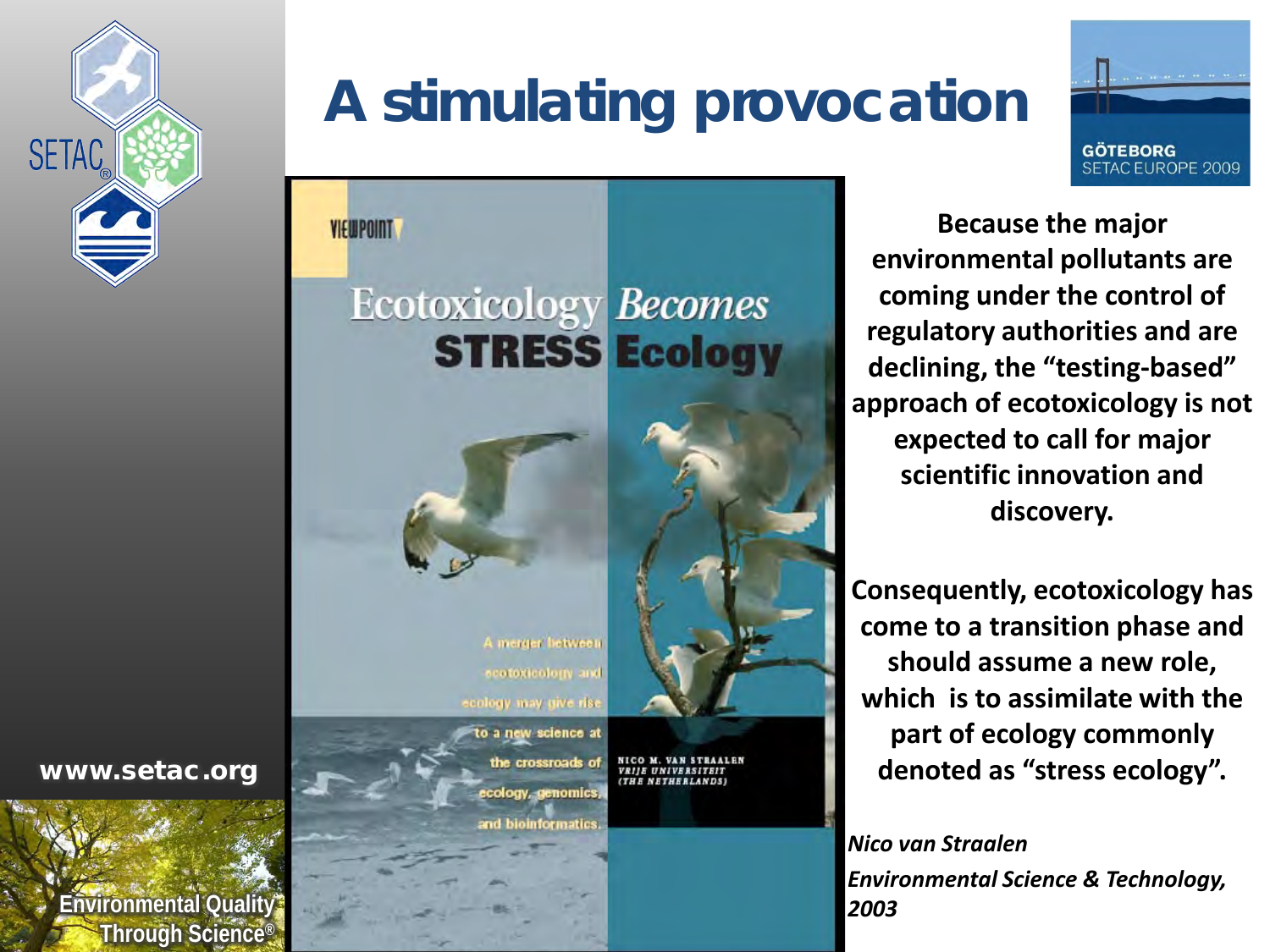

## **Two strictly related concepts**



# **Ecosystem health Stress ecology**

Ecosystem health is the integrated result of a complex interaction between ecosystem properties (biotic and abiotic) and multiple potential stress factors

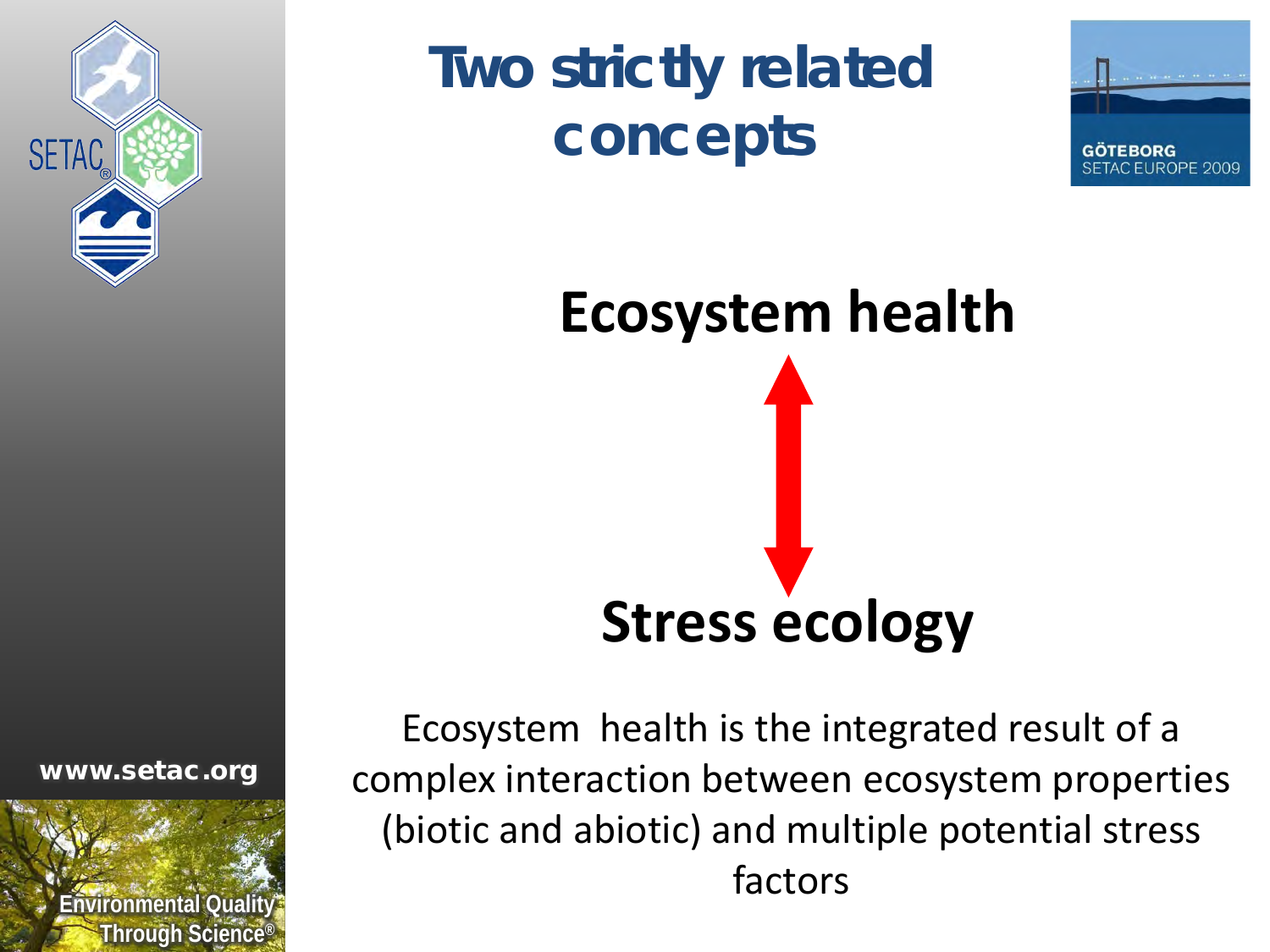

#### www.setac.org



## **A scientific debate**



A relevant scientific debate started at the SETAC Meeting in The Hague The debate continued in Porto and in Warsaw.

"Are ecotoxicological tools suitable for attaining the main objective of ecotoxicology? **Protecting structure and functions of biological communities and ecosystems."**

The question is particularly relevant in light of the van Straalen statements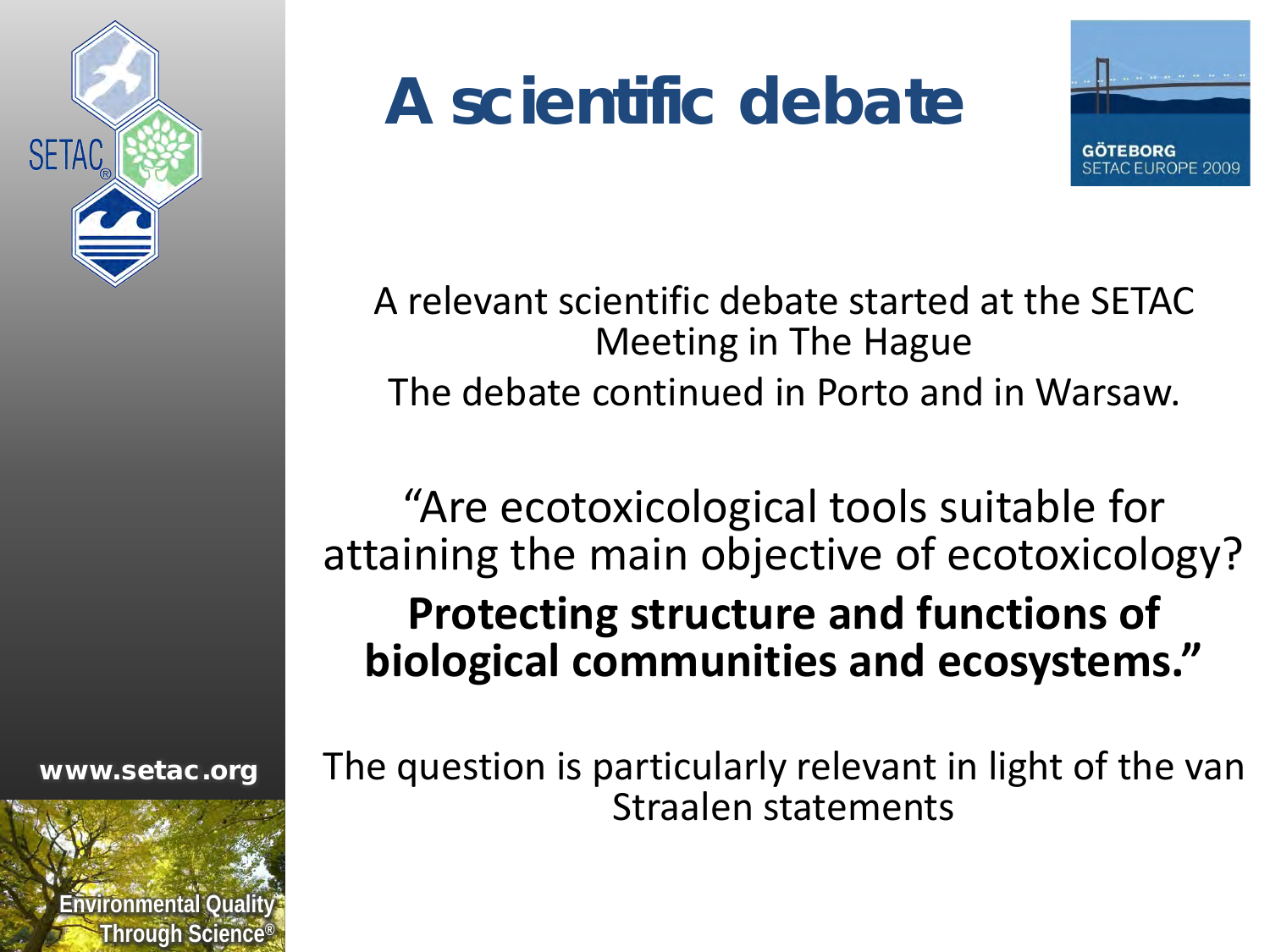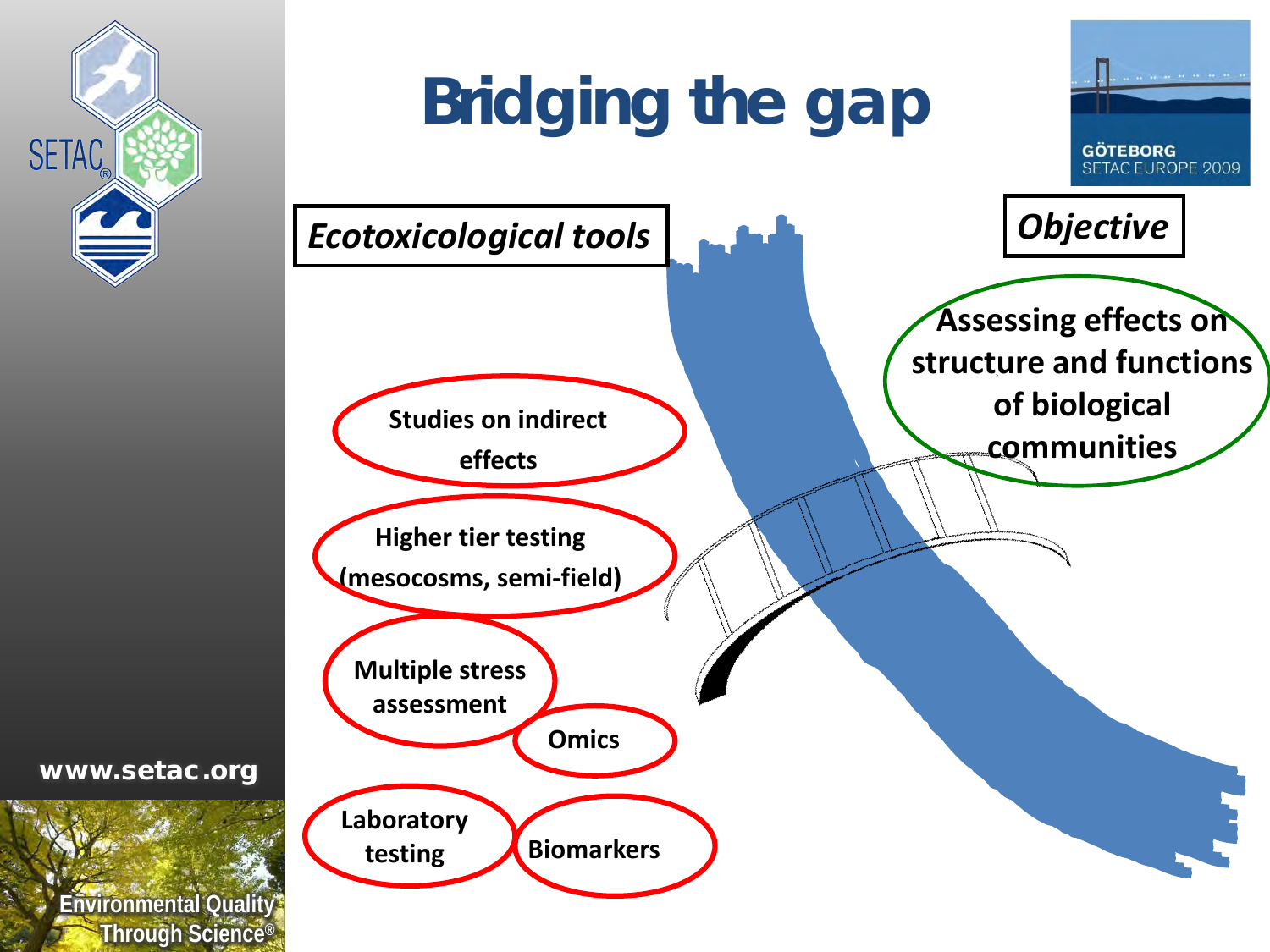

## **Ecotoxicology at the Göteborg Meeting**



#### **Testing and methodological innovation**

- **ET01 - Animal alternatives in ecotoxicology: experimental approaches**
- **ET02 - Application of OMICS technologies to identifying critical pathways or biomarkers of toxicity that impact risk**
- **ET09 - Histopathology in ecotoxicology**
- **ET12 - New developments in OMICS, including epigenetics**

#### **The "testing-based" approach of ecotoxicology has been well represented**

**Innovative methodological approaches (epigenetics, omics, hystopathology, non-animal testing, etc.) can improve our capability for understanding the ecotoxicological behaviour of dangerous chemicals, for assessing their potential hazard as well as for facing ethical issues.**

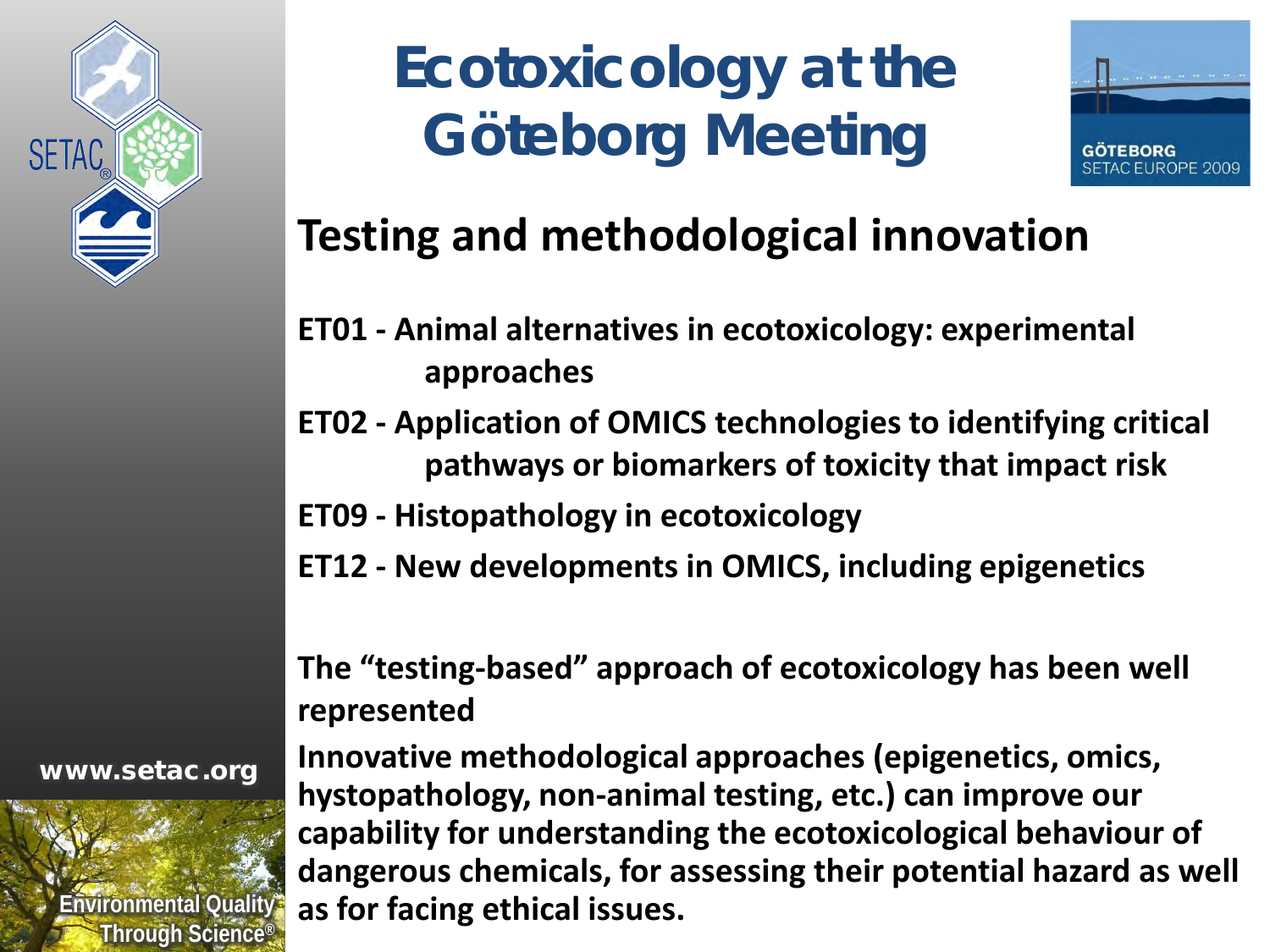



# **However……**

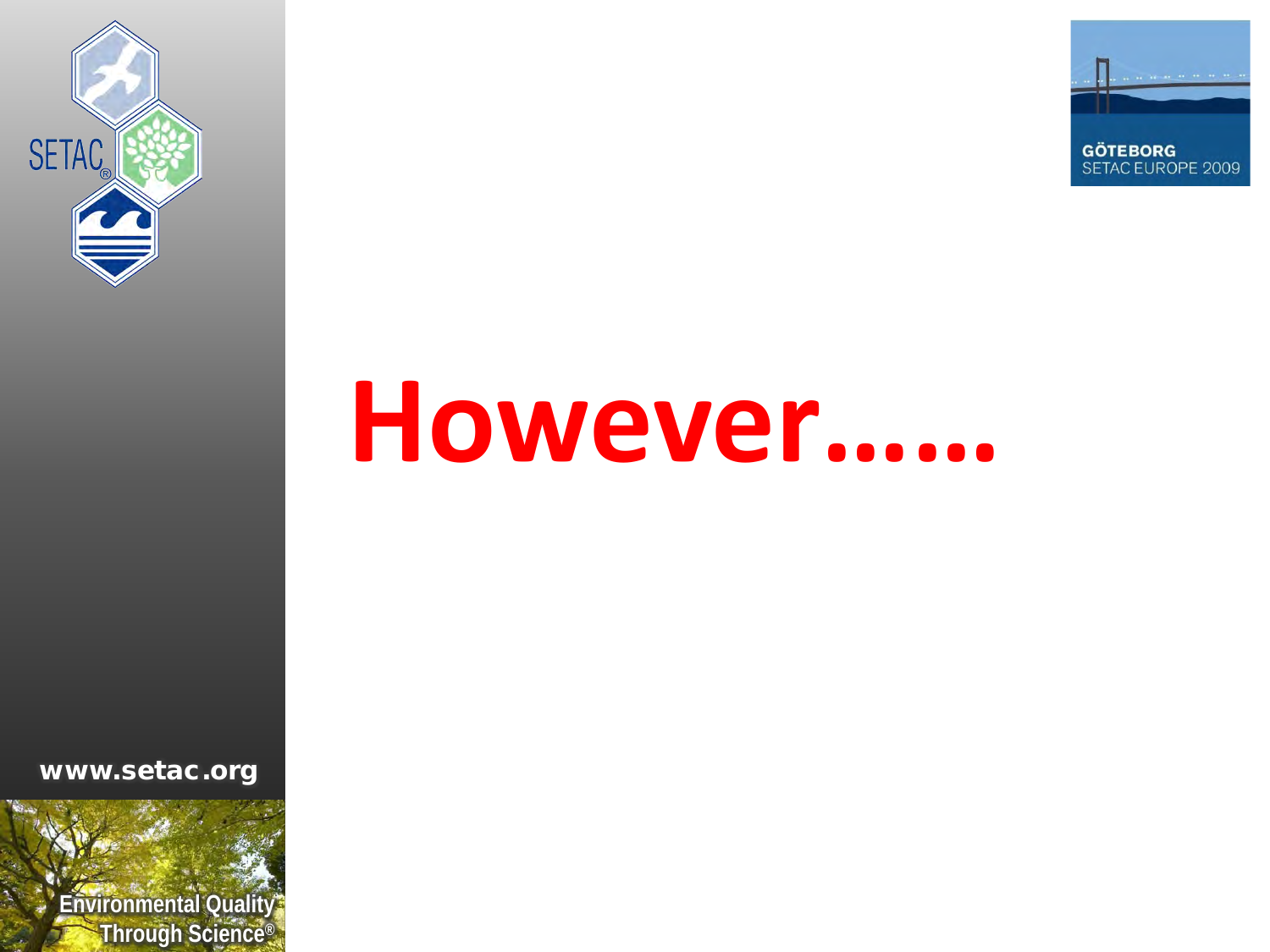

## **Other important messages have been sent**



**Most other sessions highligted the need for higher hyerarchical level assessment**



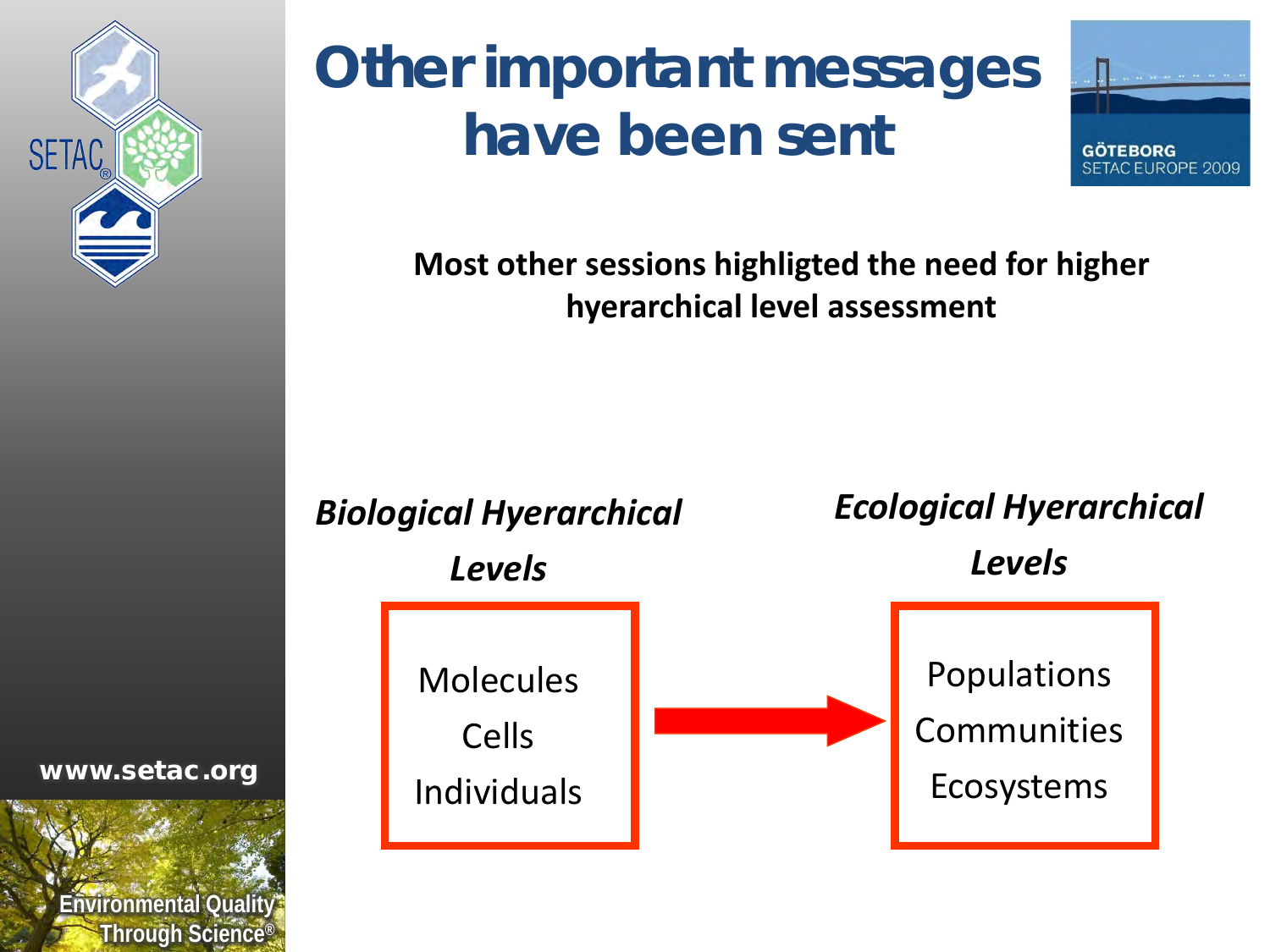

## **Presentations bridging the gap**



**Effects on dinamic of natural populations**

#### **45 presentations**

#### **Effects on structure and functions of communities (natural or semicontrolled)**

**38 presentations**

**Indirect effects**

**21 presentations**

**This is very promising!**

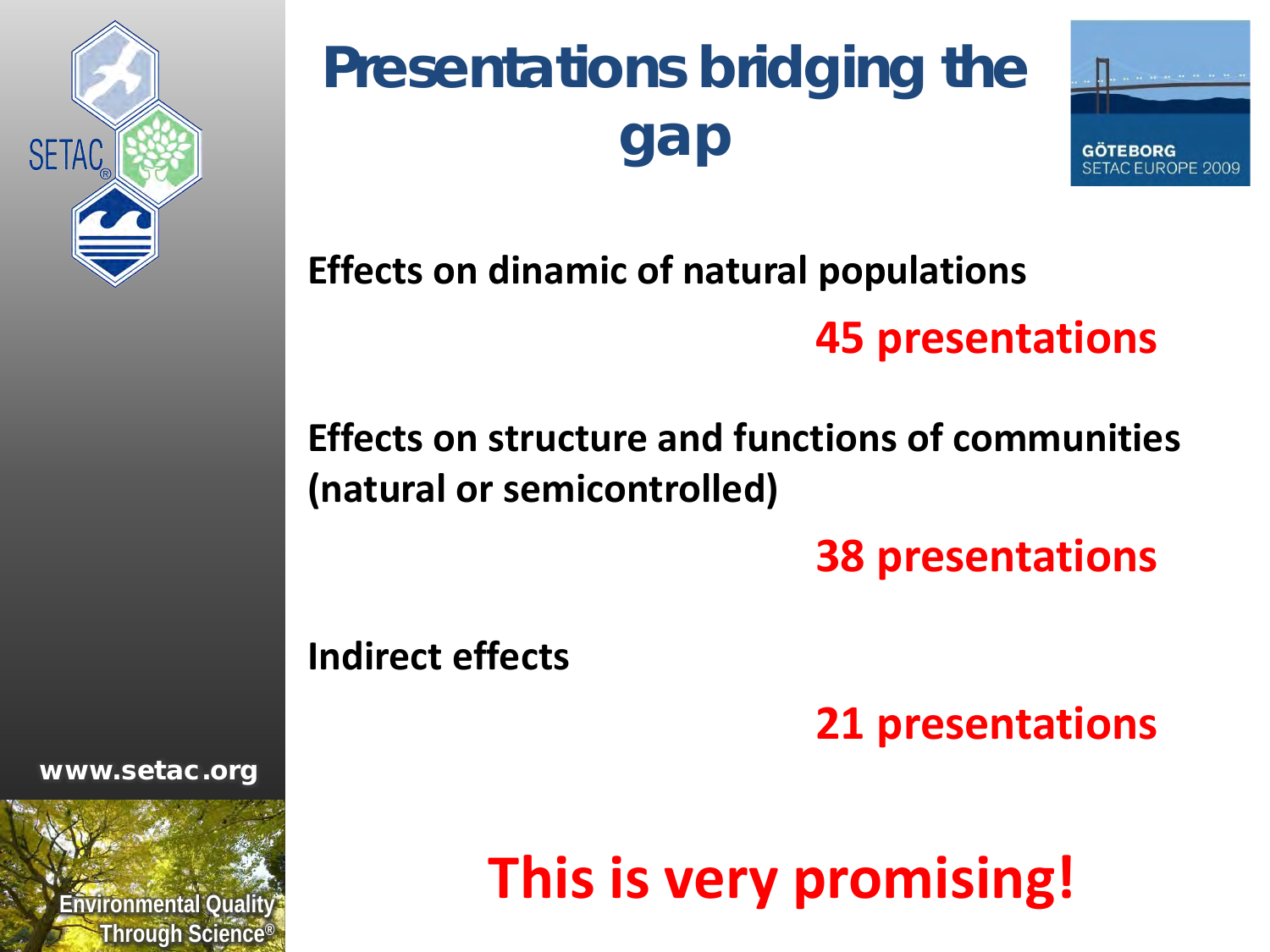

**Conclusions**



#### Ecotoxicology still needs "redutionistic" approaches

**The "testing-based" approach of ecotoxicology can still provide essential information required for pragmatic and regulatory purposes, as well as for a better knowledge of complex modes of action.**

**This is particularly relevant if we considers that for many groups of emerging contaminants (e.g. perfluorinated compounds, nanomaterials, etc.) our ecotoxicological knowledge is still largely incomplete.**

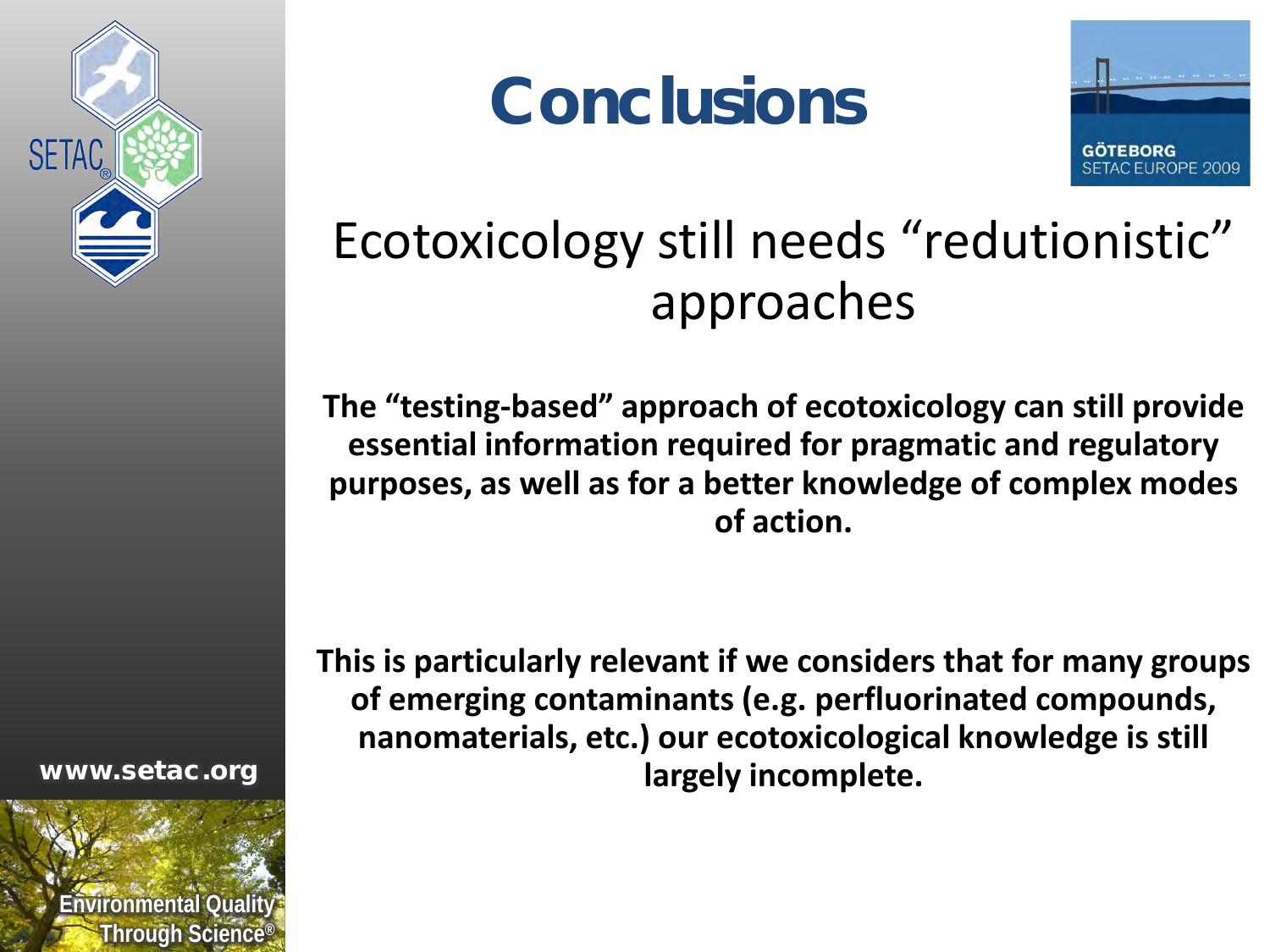

#### www.setac.org







#### The need for more "ecological realism"

**However, redutionistic approaches suffer for a lack of ecological realism.**

**Protecting ecosystem health requires the understanding of the complex effect of combined multiple stressors, of the complex interactions between natural environmental agents and anthropogenic factors, as well as among the components of ecosystems.**

**Bridging the gap between redutionistic tools and an holistic ecological view is a difficult challenge.**

**However, building this bridge has started.**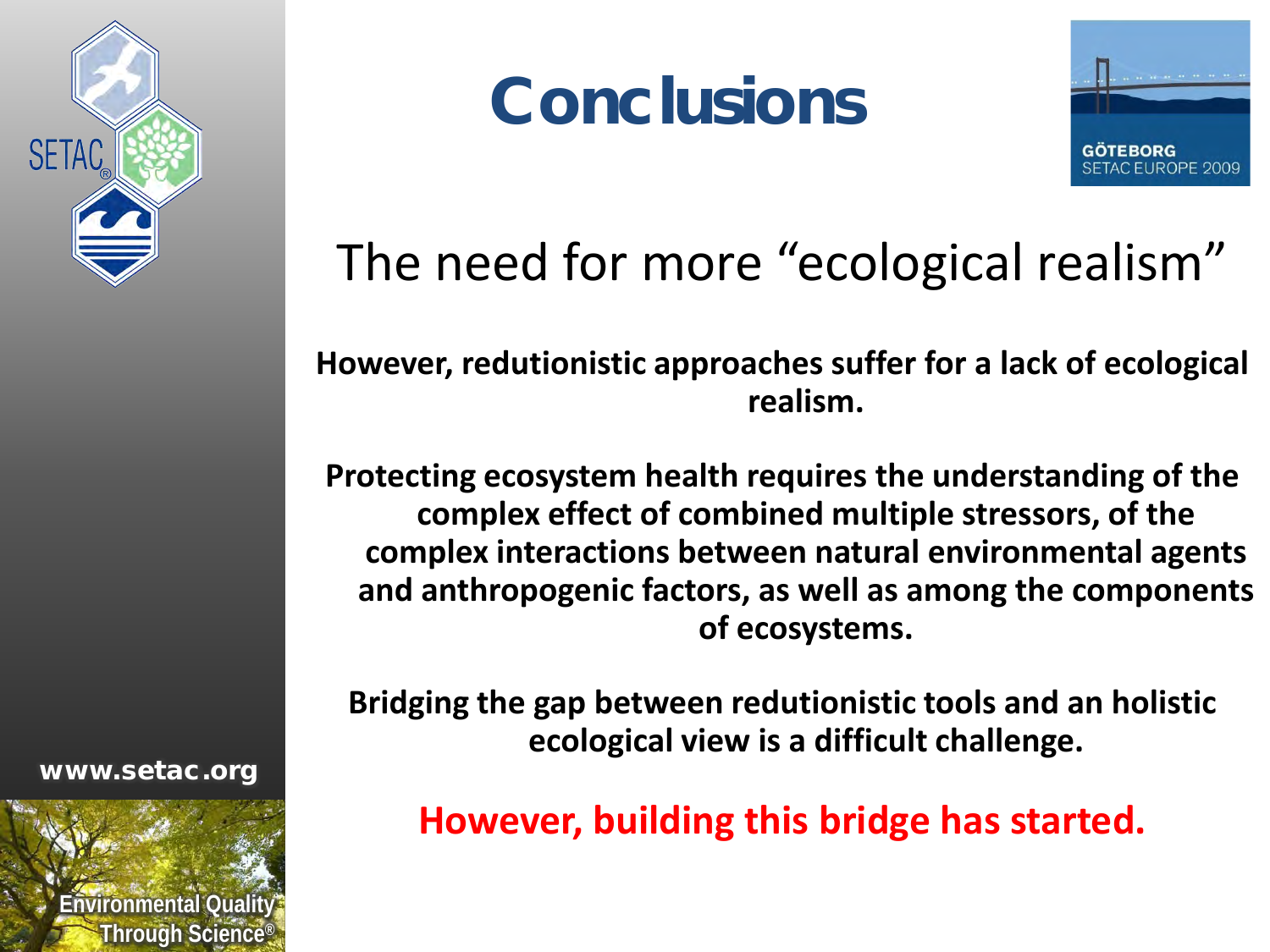



# **"Nature is not only more complex than we think. It is more complex than we can think."**

**Frank Edwin Egler (1970).** *The Way of Science. A Philosophy of Ecology for the Layman*

www.setac.org



*Thanks for your attention*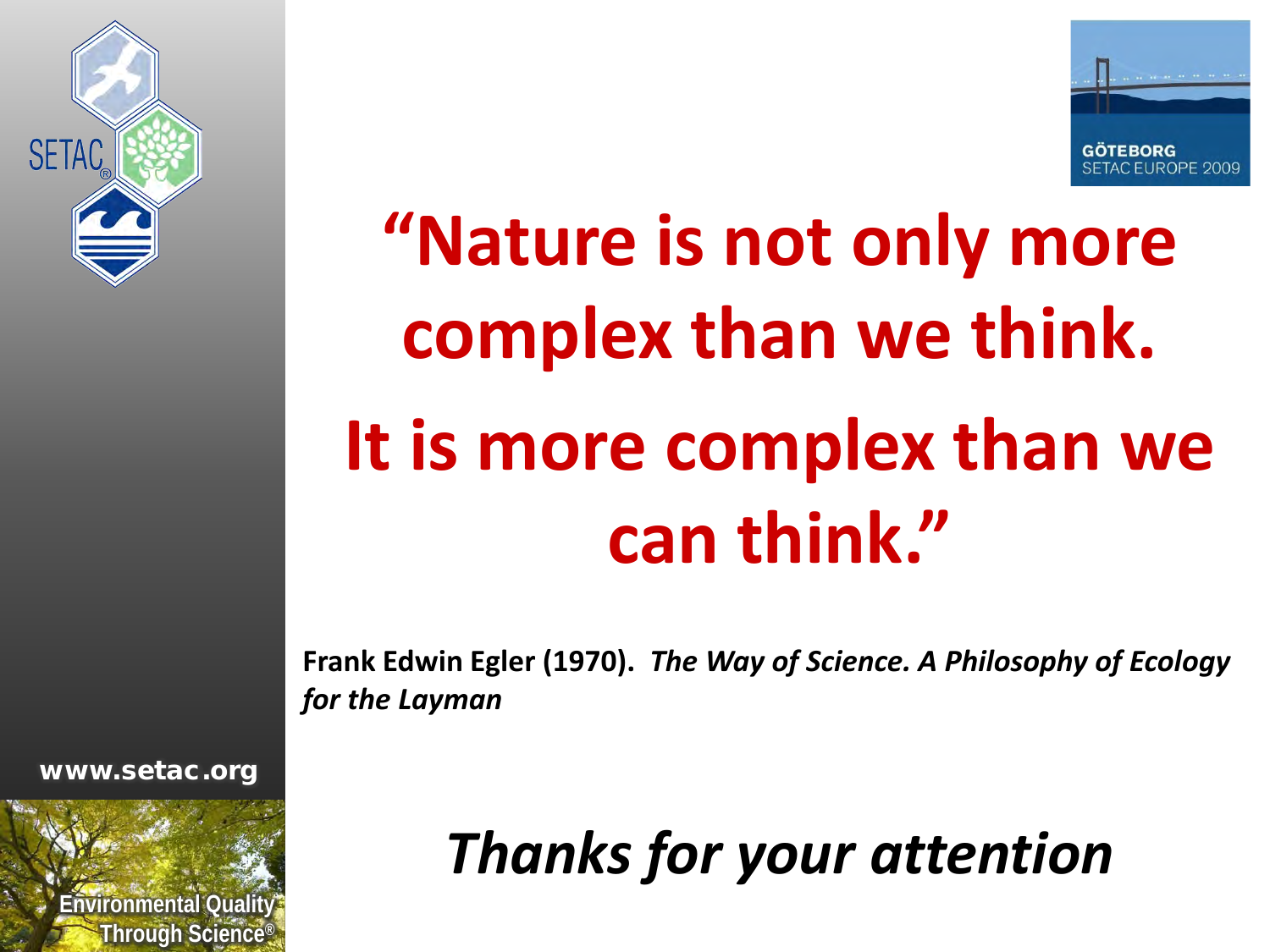

## **LCA and Sustainability**





#### **Annette Köhler**

#### ETH Zürich, Switzerland

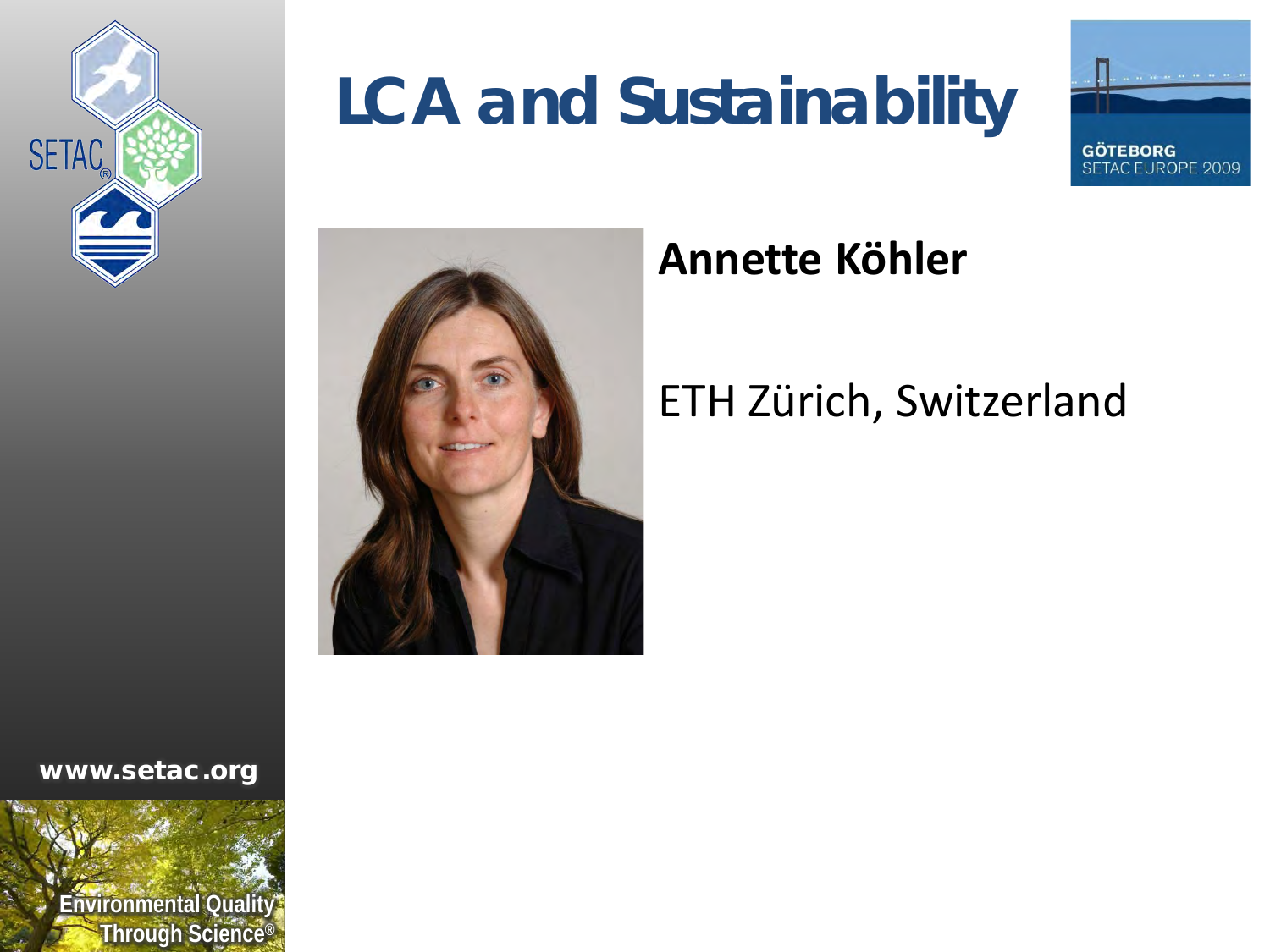

## **Protecting Ecosystem Health…..**



#### **We need more and advanced science…**

#### **Many new advanced developments in LCA**

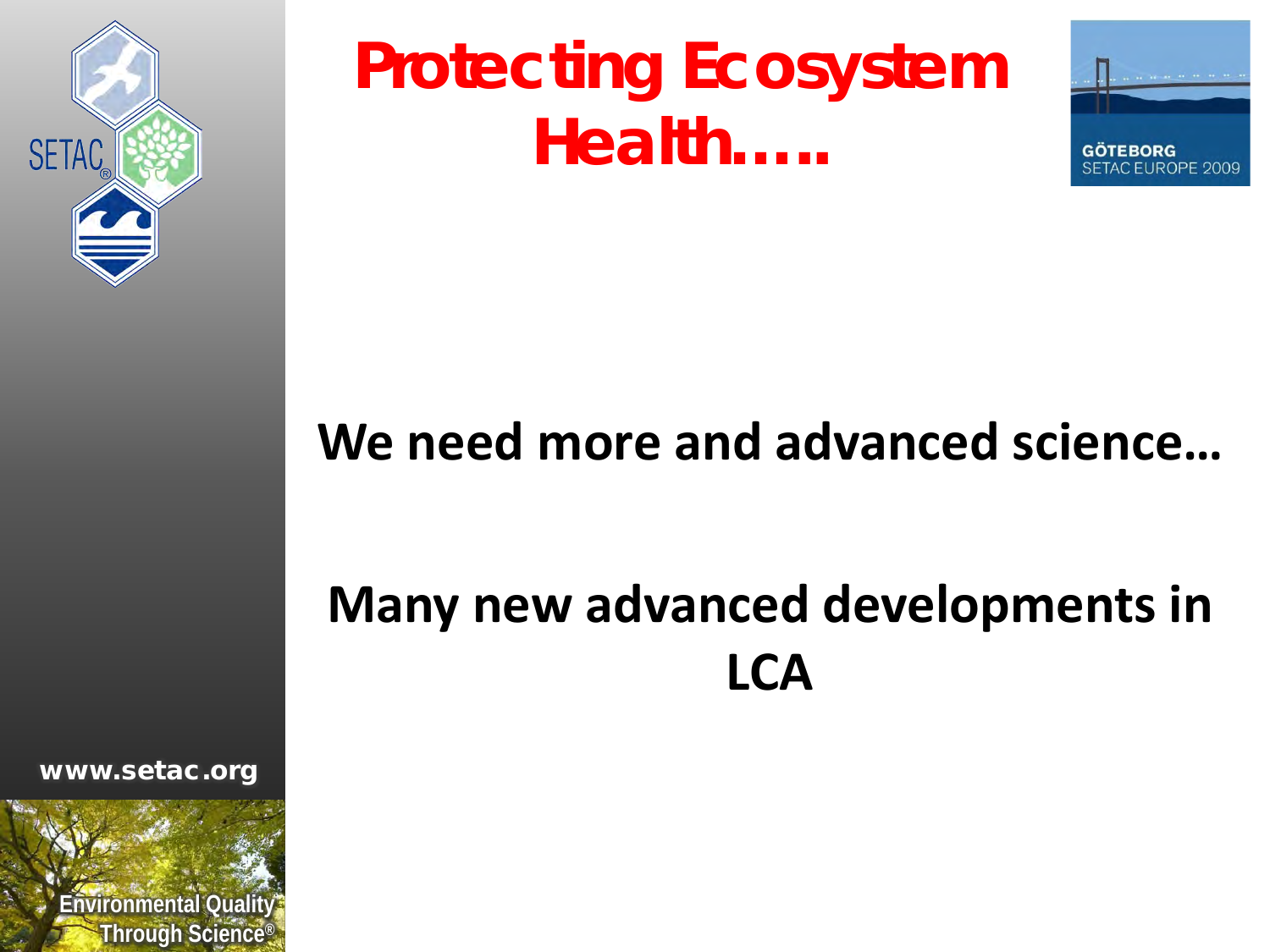

# **Life Cycle Inventory Session**



- Increased sophistication at different levels and for different purposes
- Enhanced use of mathematical models and algorithms
- Increased combination with other methods, e.g. economic input/output modeling

Global multi-regional environmentally extended I/O database (EXIOPOL project)

www.setac.org



 $\rightarrow$ Improving present methodological shortcomings of ISO-LCA

 $\rightarrow$ Broadening scope of using life cycle approaches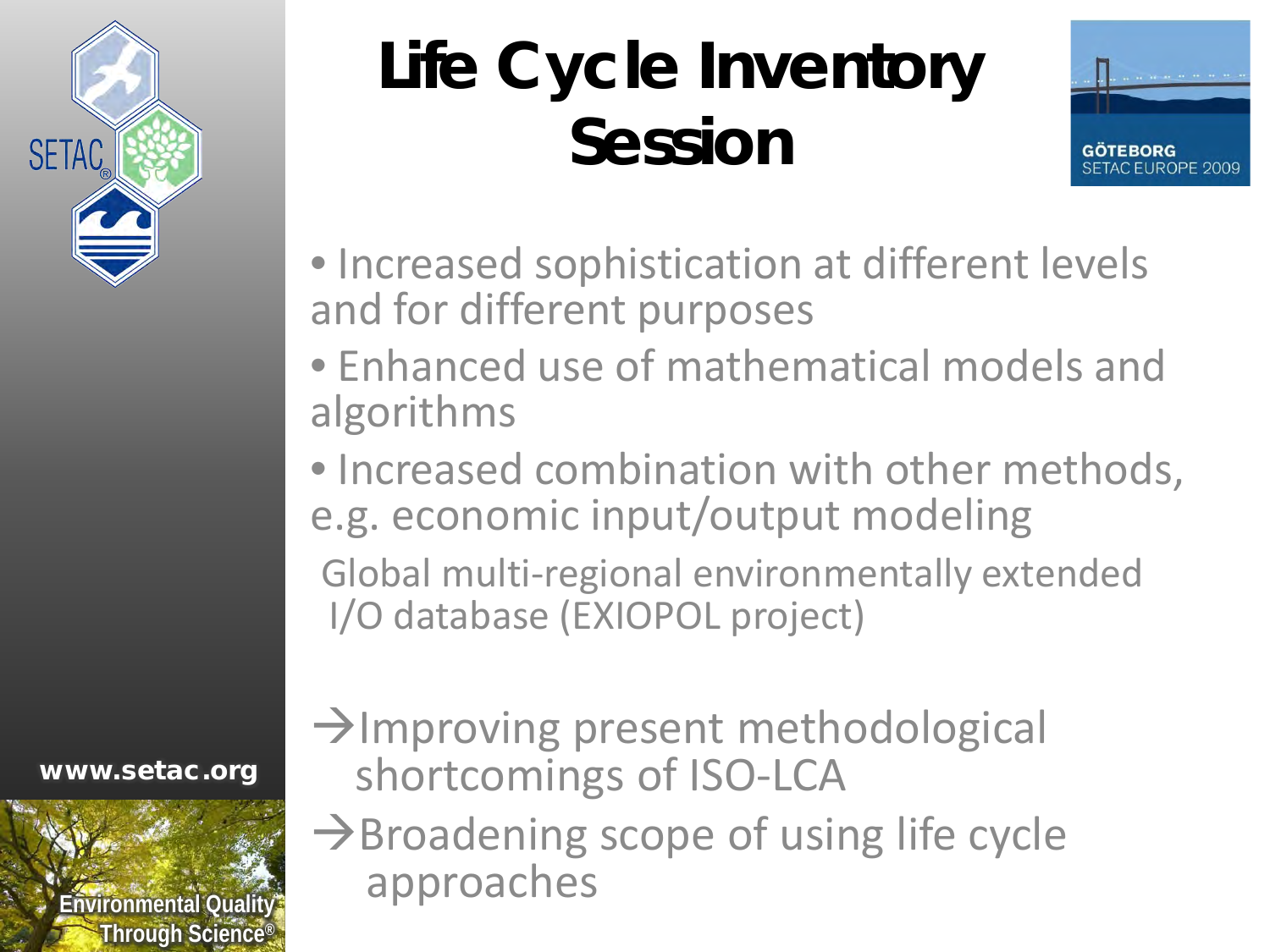

# **Neural networks for LCI modeling**



- Molecular-structure based approach
- No knowledge of production processes required, only
- Estimation of cradle-to-gate LCI and LCIA parameters

![](_page_25_Figure_6.jpeg)

![](_page_25_Picture_7.jpeg)

www.setac.org

Presentation by G. Wernet et al.:

Advanced neural network models for the prediction of chemical production properties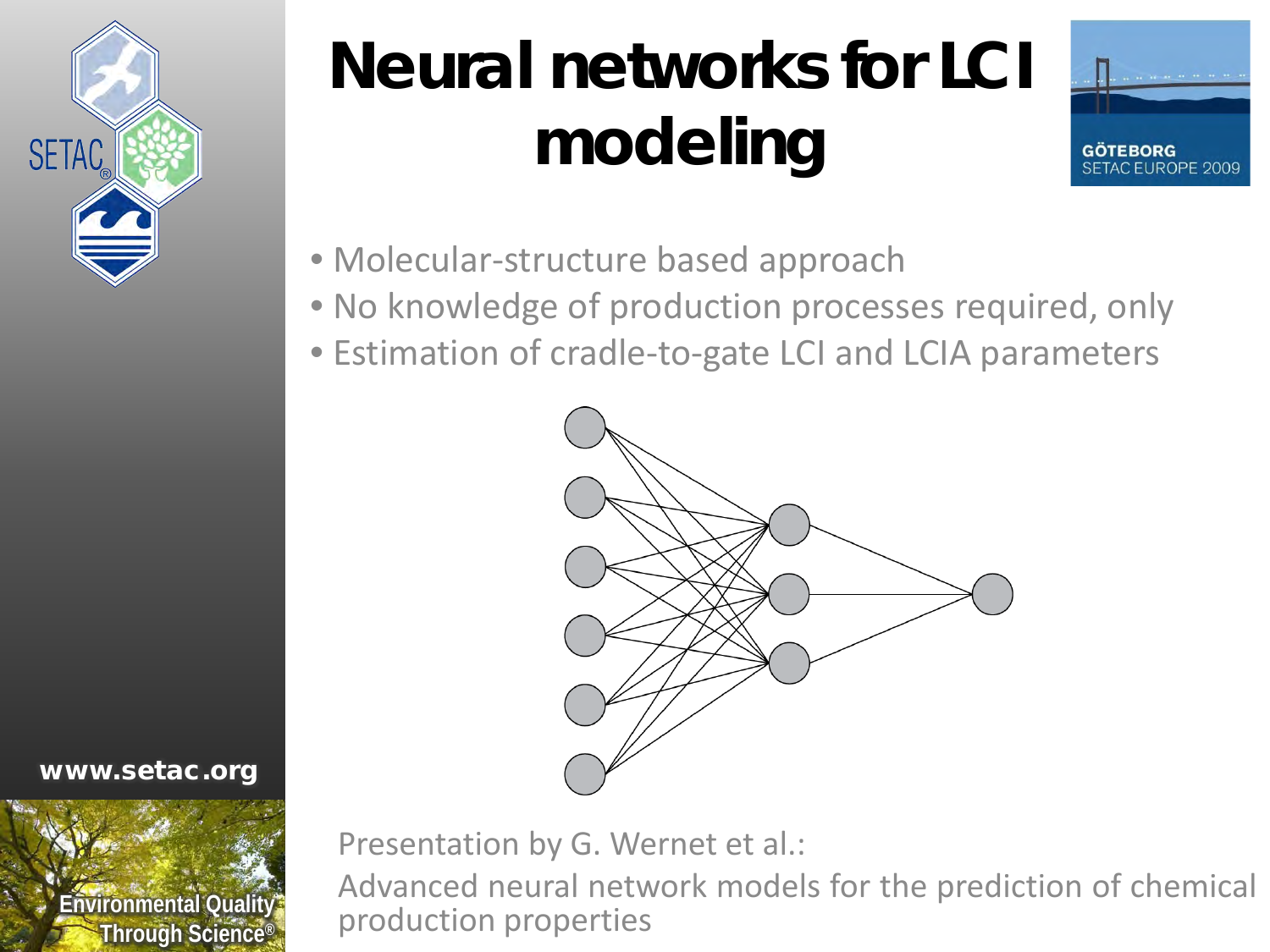![](_page_26_Picture_0.jpeg)

## **Life Cycle Impact Assessment Session**

![](_page_26_Picture_2.jpeg)

- Special focus on biodiversity damages and water use and scarcity issues
- Methods covering midpoint and endpoint modeling for ecosystem quality and human health impacts
- Broad method portfolio related to water resources as new impact category

 $\rightarrow$  Weighted virtual water based method....complex models for groundwater extraction

www.setac.org

![](_page_26_Picture_8.jpeg)

→ Closing substantial gaps in LCIA!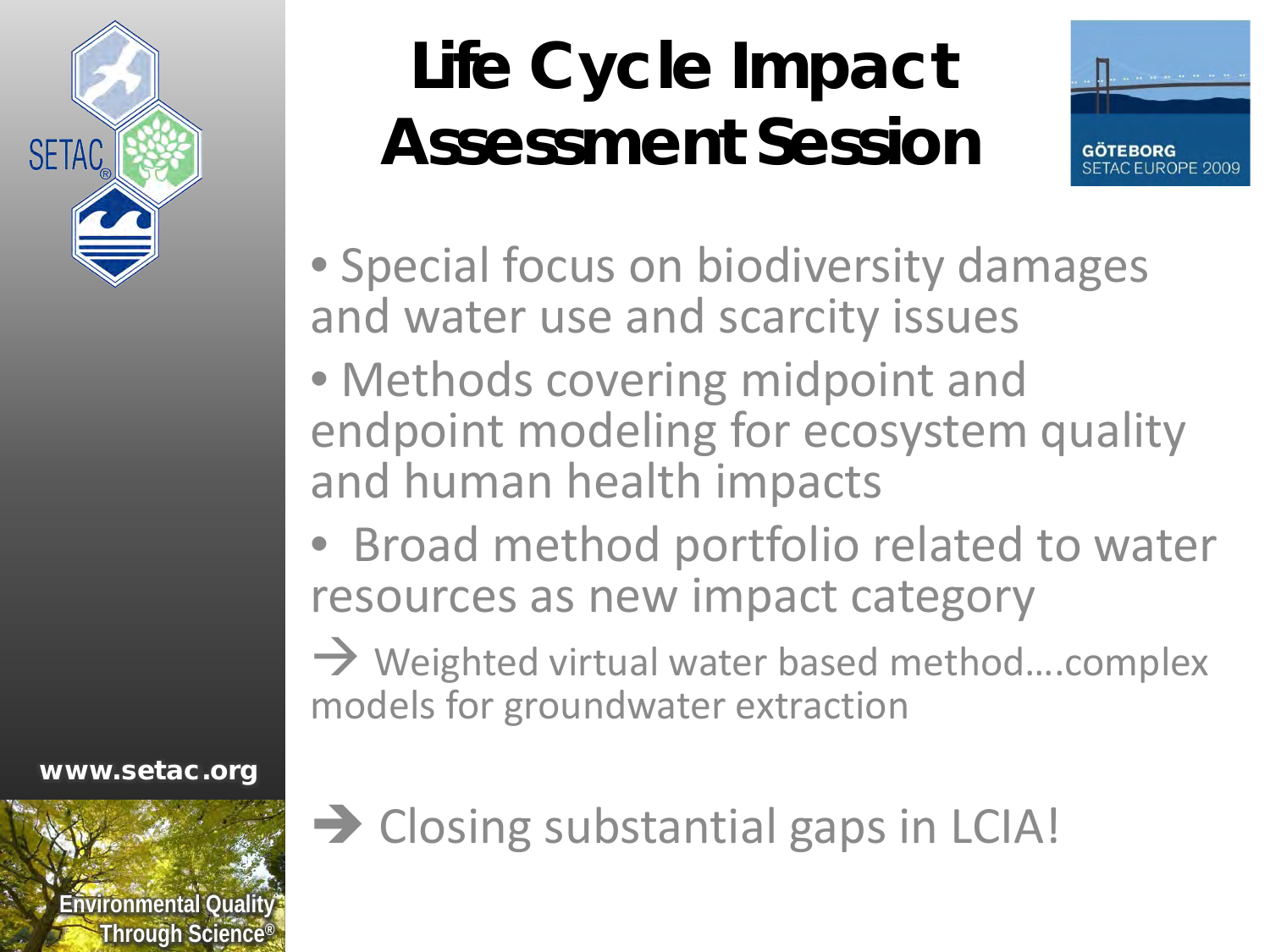![](_page_27_Picture_0.jpeg)

## **Regionalization Session**

- Computational limits not crucial
- Increased use of GIS data
- Advanced spatially and temporally resolved multimedia and multi-pathway models with different resolution scales (e.g. eco-zones, sub-watersheds, provinces,…)
- $\rightarrow$ Resolved models help to
- (i) reduce uncertainty of characterization factors (CF) (ii) quantify additional uncertainty when using generic CF

![](_page_27_Picture_7.jpeg)

www.setac.org

 Managing global life cycles **and** regional ecosystem needs

![](_page_27_Picture_9.jpeg)

•Manneh et al. (Canada)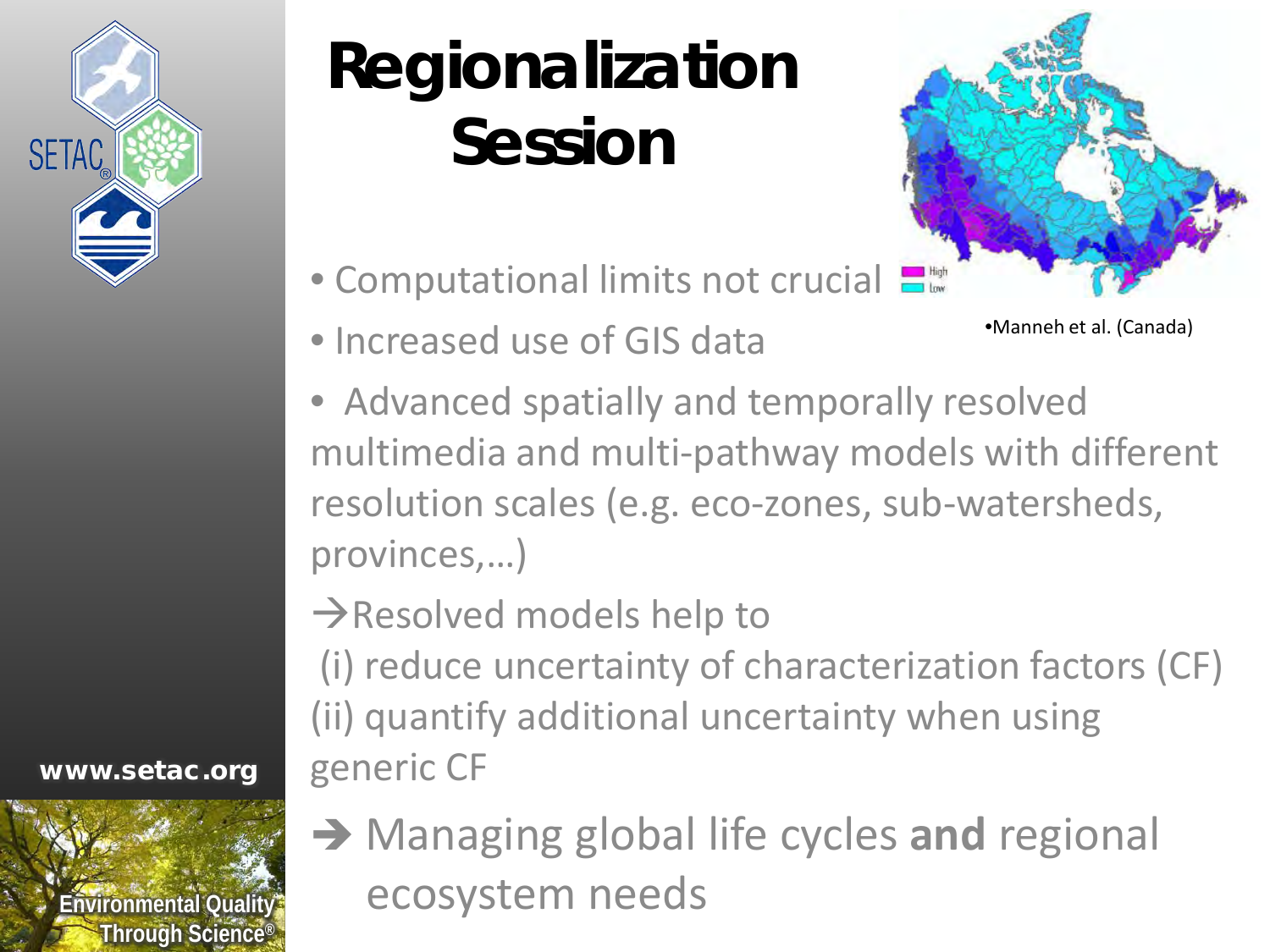![](_page_28_Picture_0.jpeg)

![](_page_28_Picture_1.jpeg)

## **But do we sufficiently face the challenge of a globally changing environment?**

![](_page_28_Picture_4.jpeg)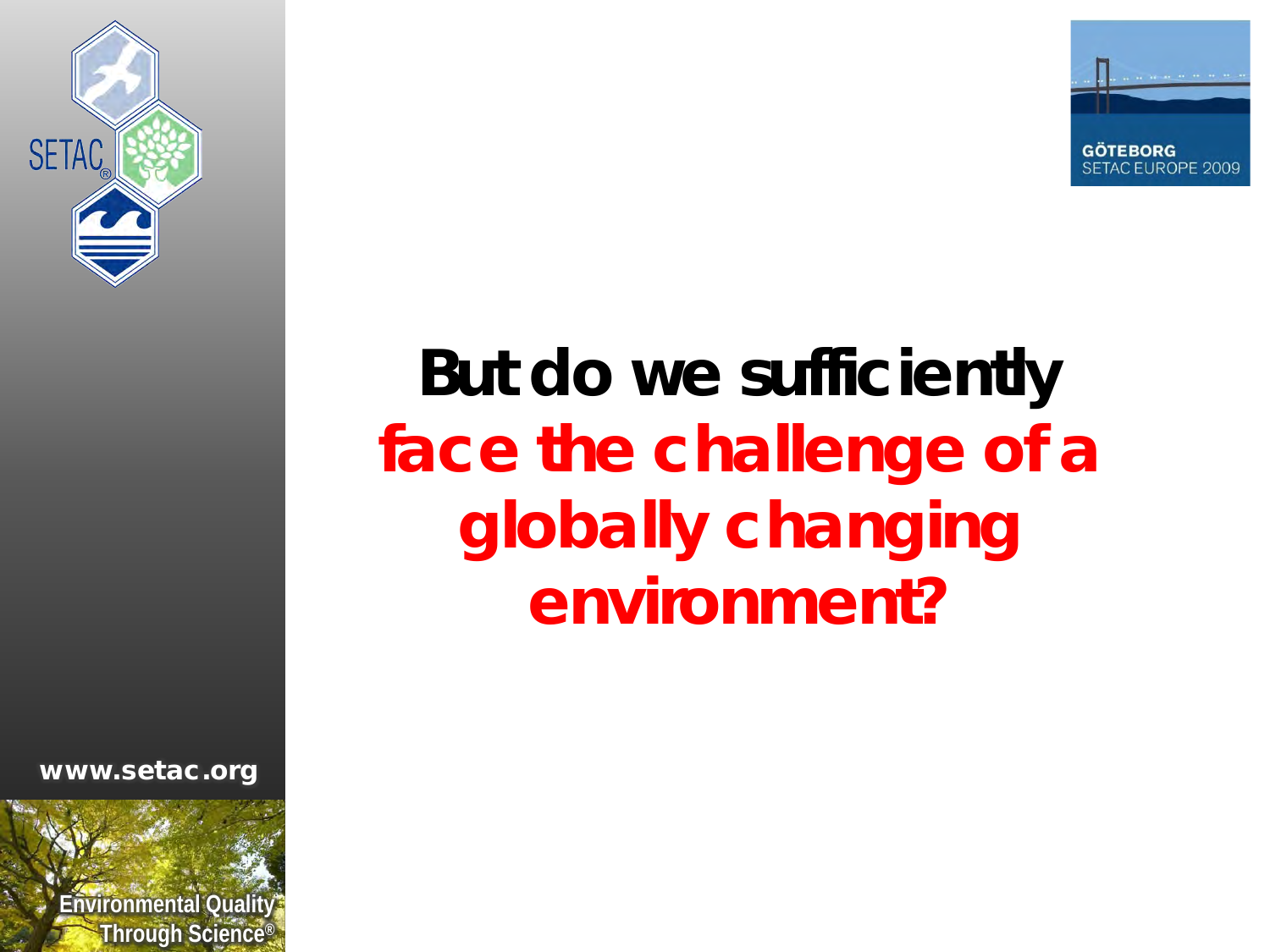![](_page_29_Picture_0.jpeg)

## **Needs ?!**

![](_page_29_Picture_2.jpeg)

- Show how existing science can be used (not wait for perfect solution)
- Approaches needed for implementation and action in practice
- $\rightarrow$  Policy making
- $\rightarrow$  Industry

www.setac.org

![](_page_29_Picture_8.jpeg)

….to protect ecosystem health and make the "world" more sustainable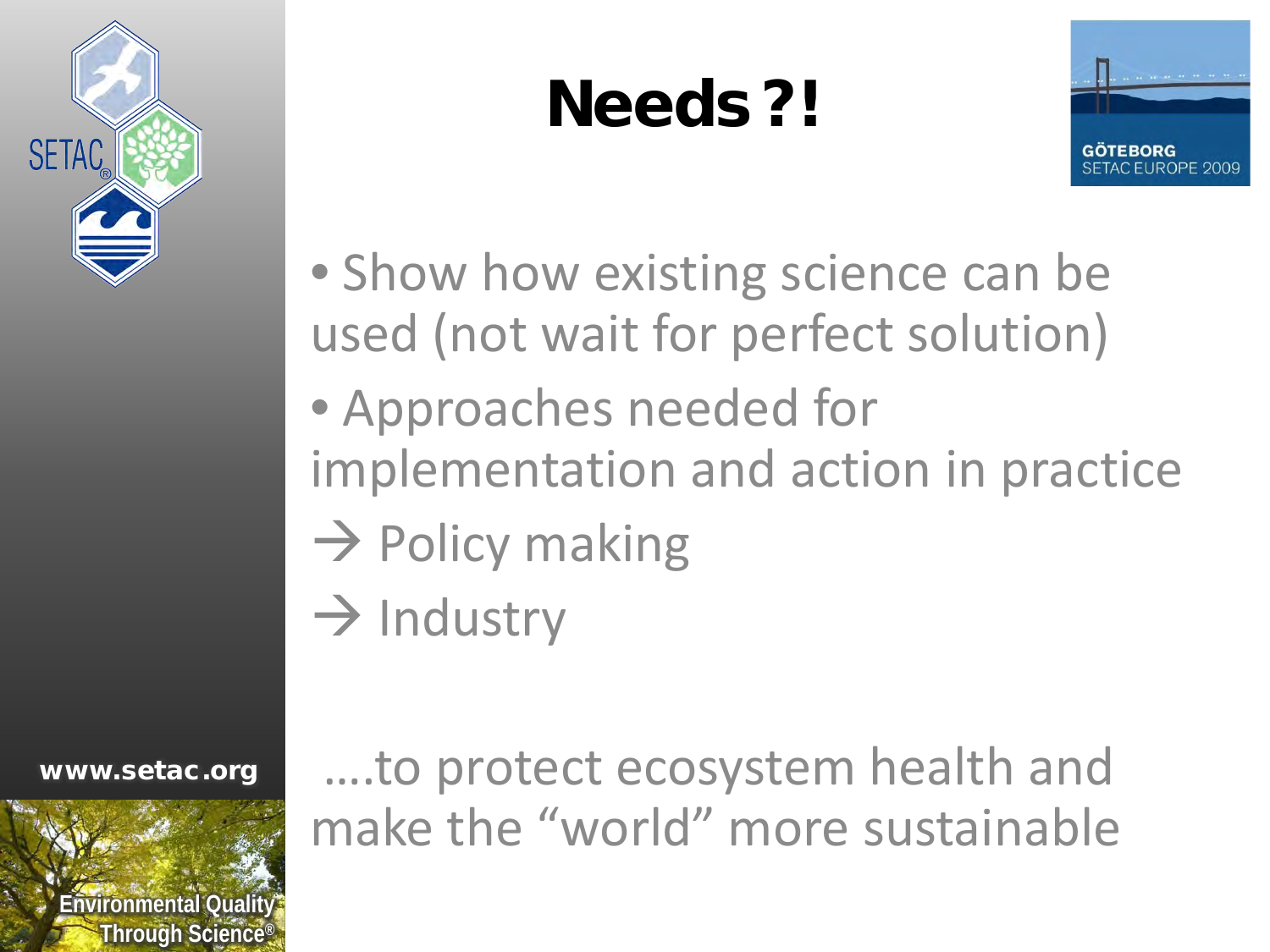![](_page_30_Picture_0.jpeg)

#### **Sessions on Life Cycle Management, Environmental Policies, Sustainability Assessment**

![](_page_30_Picture_2.jpeg)

- Guidelines for social life cycle assessment
- $\rightarrow$  Expansion of life cycle thinking on social aspects
- $\rightarrow$ Bringing in the 3<sup>rd</sup> pillar of sustainability into SETAC
- Links between REACH and LCA
- $\rightarrow$  New source for environmental product info
- Life Cycle Management
- $\rightarrow$ Specific, but simple tools needed
- $\rightarrow$  Integration in conventional engineering tools and existing business processes

www.setac.org

![](_page_30_Picture_12.jpeg)

#### $\rightarrow$  From scientific knowledge to decision making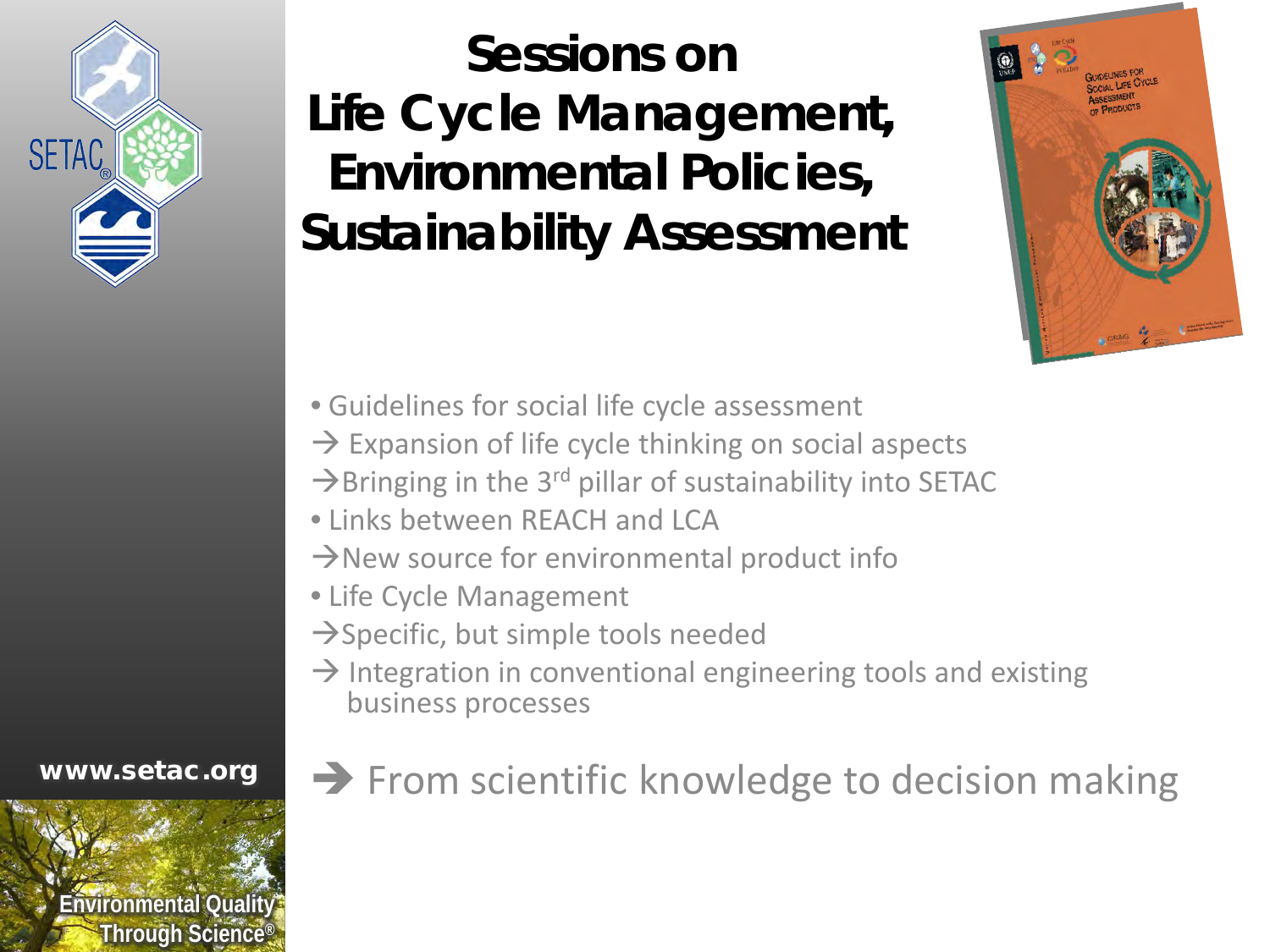![](_page_31_Picture_0.jpeg)

# **What else is desirable? …..to face the challenge**

![](_page_31_Picture_2.jpeg)

- More cross-fertilization between disciplines
- Example today: Session on LCA & RA of nanotechnologies
- Merged sessions better reflecting environmental pressures and needs for action
	- $\rightarrow$  LCA and ecosystem services
	- $\rightarrow$  Water quality assessment under climate change and water scarcity constraints

www.setac.org

![](_page_31_Picture_9.jpeg)

Broadening perspective:

"Are we looking at the right issues?"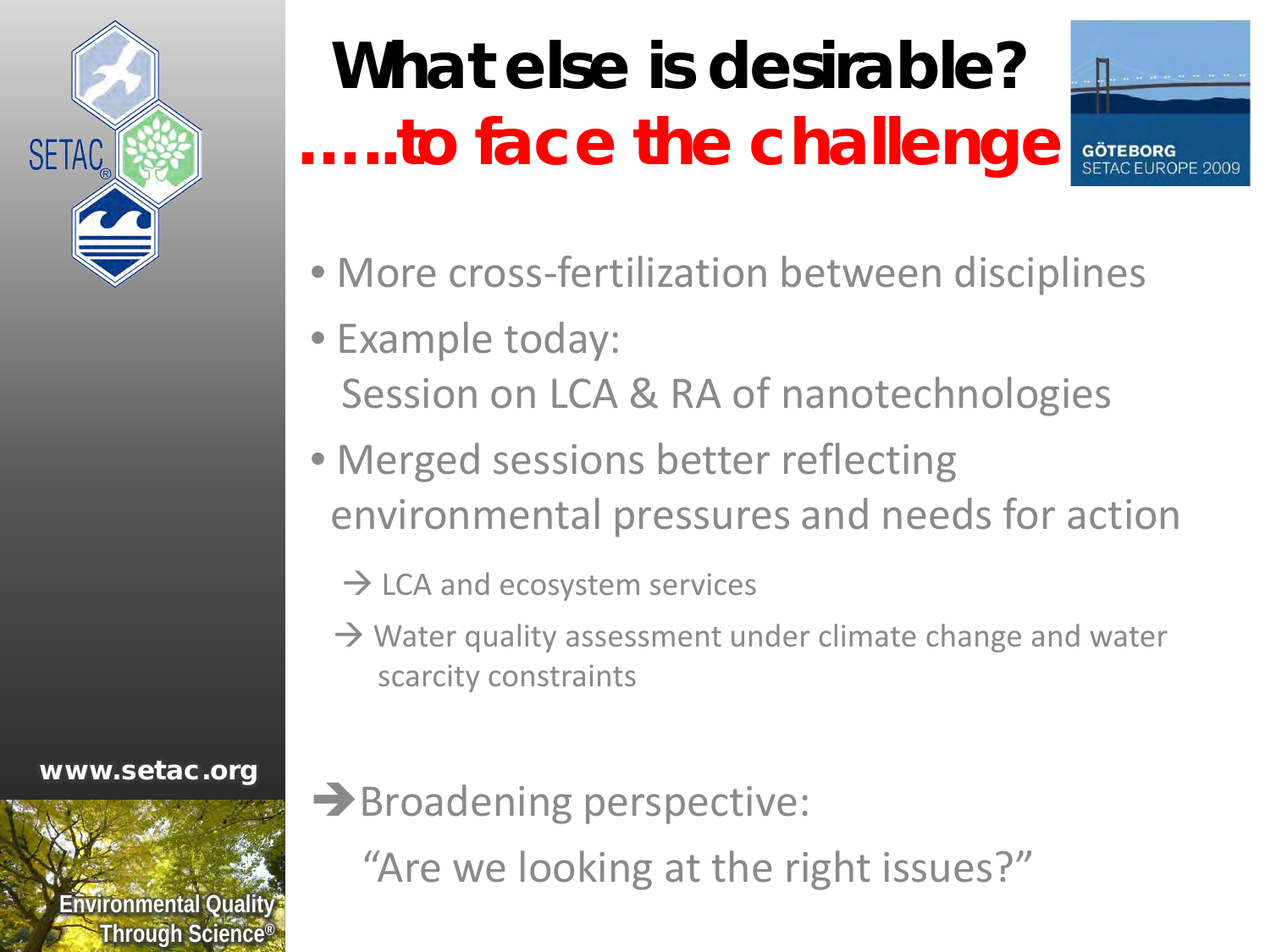![](_page_32_Picture_0.jpeg)

#### **Risk Assessment**

![](_page_32_Picture_2.jpeg)

![](_page_32_Picture_3.jpeg)

#### **Joke van Wensem**

Dutch Soil Protection Technical Committee, The **Netherlands** 

![](_page_32_Picture_7.jpeg)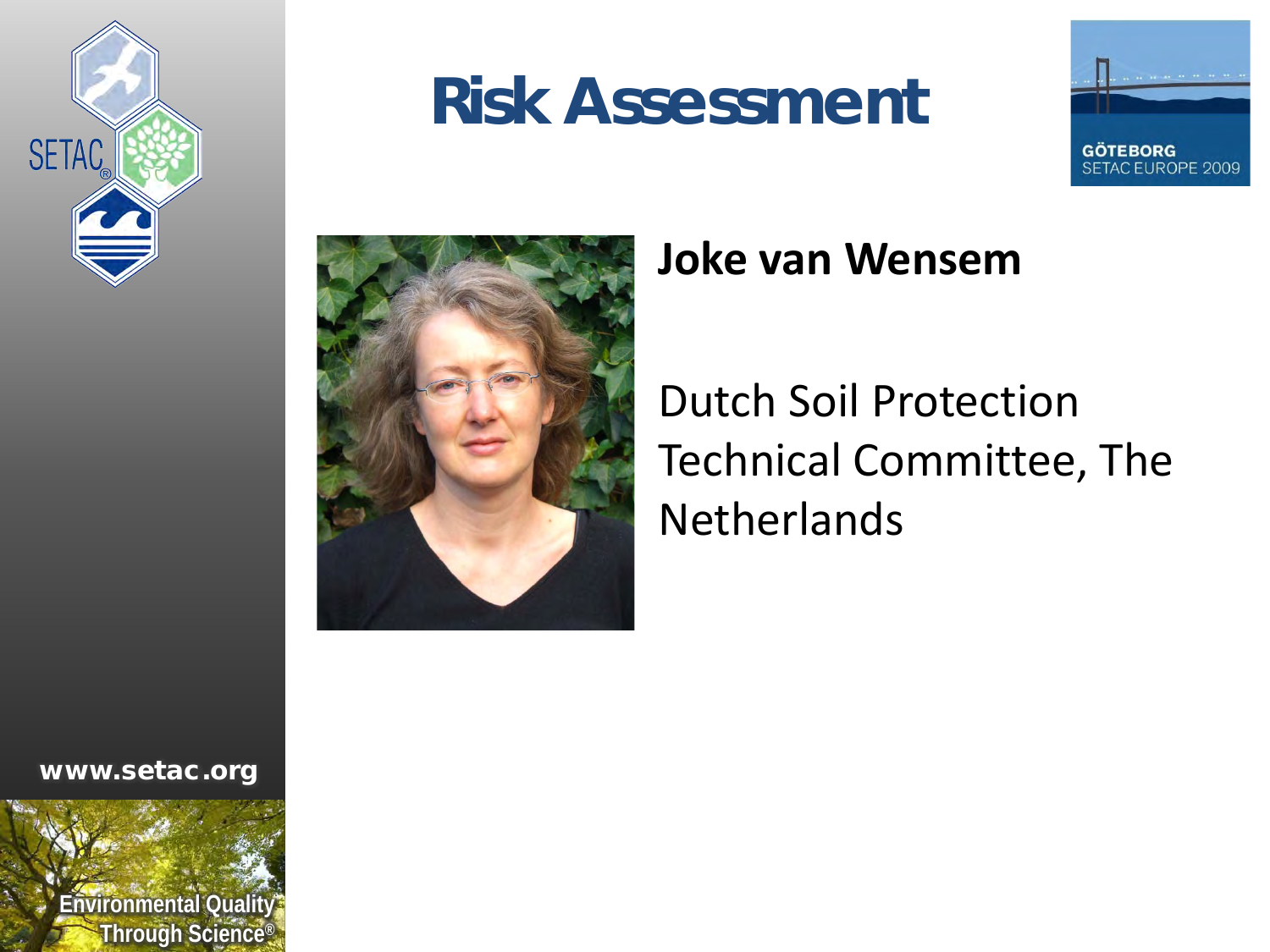![](_page_33_Picture_0.jpeg)

![](_page_33_Picture_1.jpeg)

addition analysis application applied approach aquatic areas ACLIVILV assessment based bioavailability biological biomarkers case cell Chemical **COMPOUNDS CONCENTRATIONS** conditions contaminants sycle data de detected determined development different due **effects** environment ecotoxicological ecological **environmental** evaluation exposed **exposure** field fish food germany groups growth health human impact important increased indicate information laboratory lca levels life management marine measured metals methods model monitoring nanoparticles natural observed order Organic pahs parameters pesticides plant pollutants potential process products quality range related relevant research response recults risk river Samples sediment sensitivity significant sites SOIL species **Study** substances surface sweden System test toxicity treatment values **Water** 

![](_page_33_Picture_4.jpeg)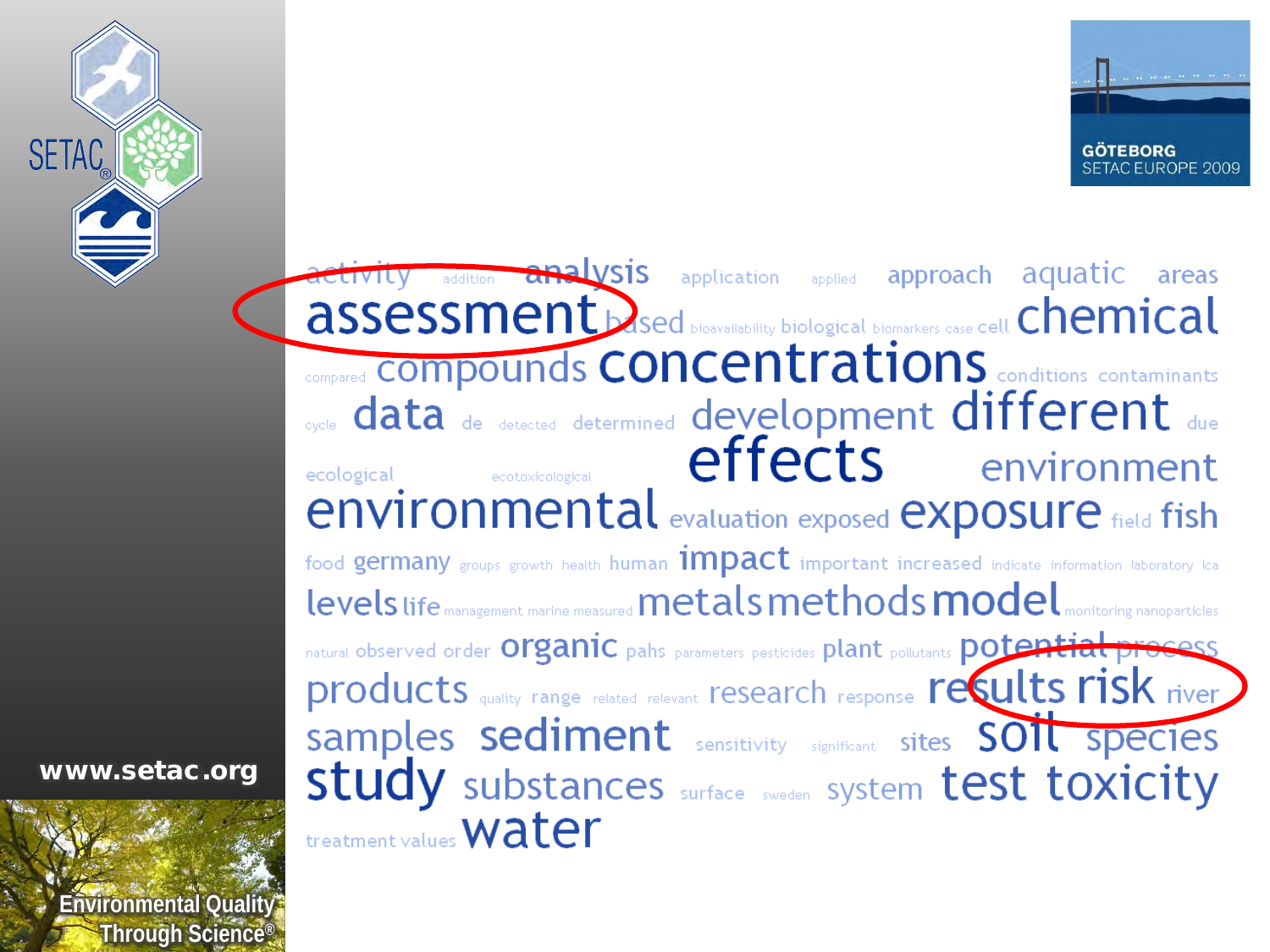![](_page_34_Picture_0.jpeg)

#### **Risk assessment sessions**

![](_page_34_Picture_2.jpeg)

- 14 sessions, and more
	- >110 platform presentations
	- >213 posters
- EQS & sites, aquatic & wetlands, ecosystem services, climate, guidance doc's PPP, biocides, WFD, mechanistic effect models, mixture tox, REACH, metals, sediment, spatio-temporal, standard methods
- Christina Rudén: "All ecotoxicological and chemical research is related to risk assessment"

![](_page_34_Picture_9.jpeg)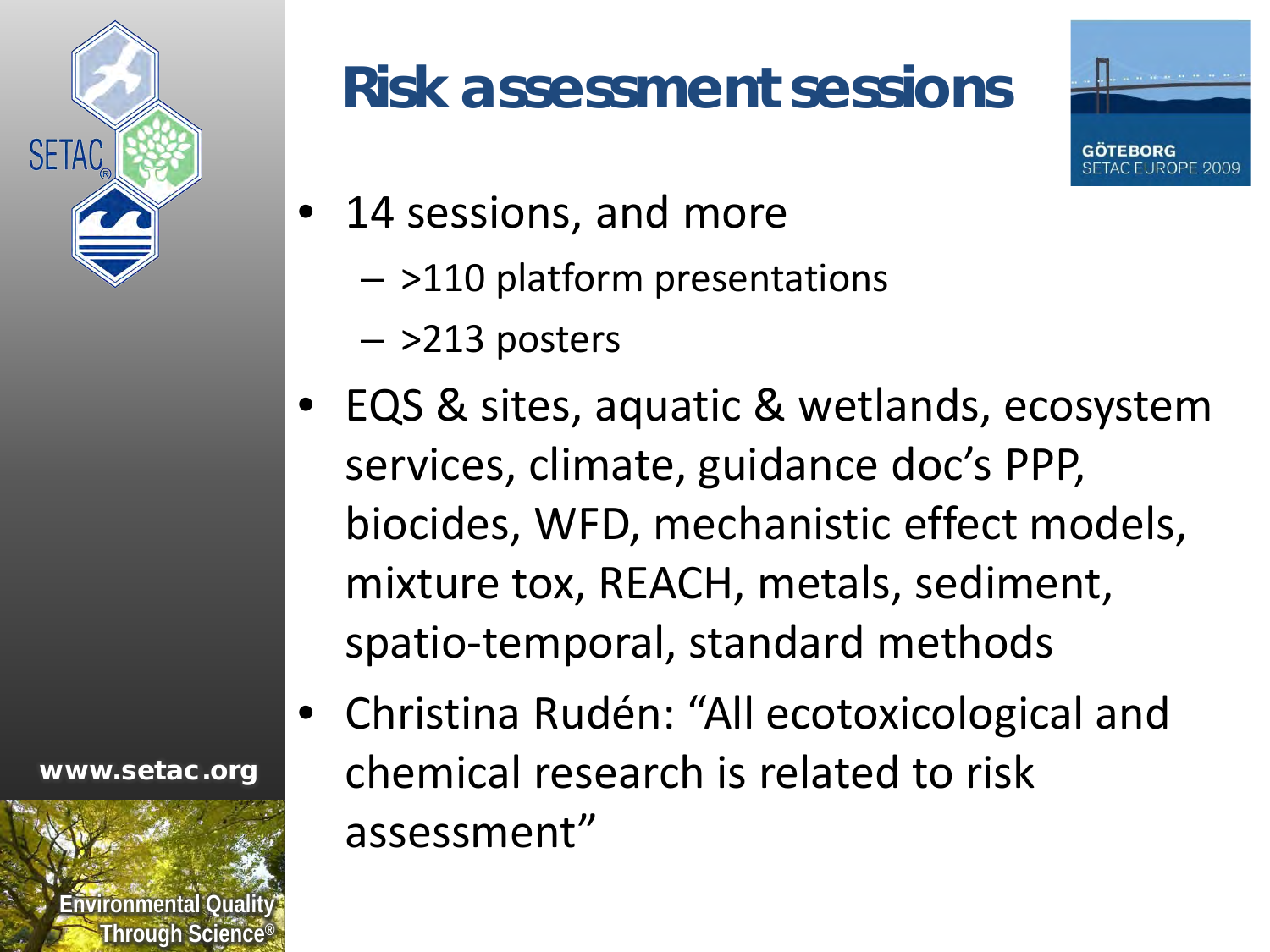![](_page_35_Picture_0.jpeg)

**Structure**

![](_page_35_Picture_2.jpeg)

- Assessment of chemicals: REACH, pesticides, pharmaceuticals, nanoparticles, etc.
- Assessment of water & effluent, soil, sediment (groundwater, air)
- Assessment of sites & ecosystems (ERA)

![](_page_35_Picture_7.jpeg)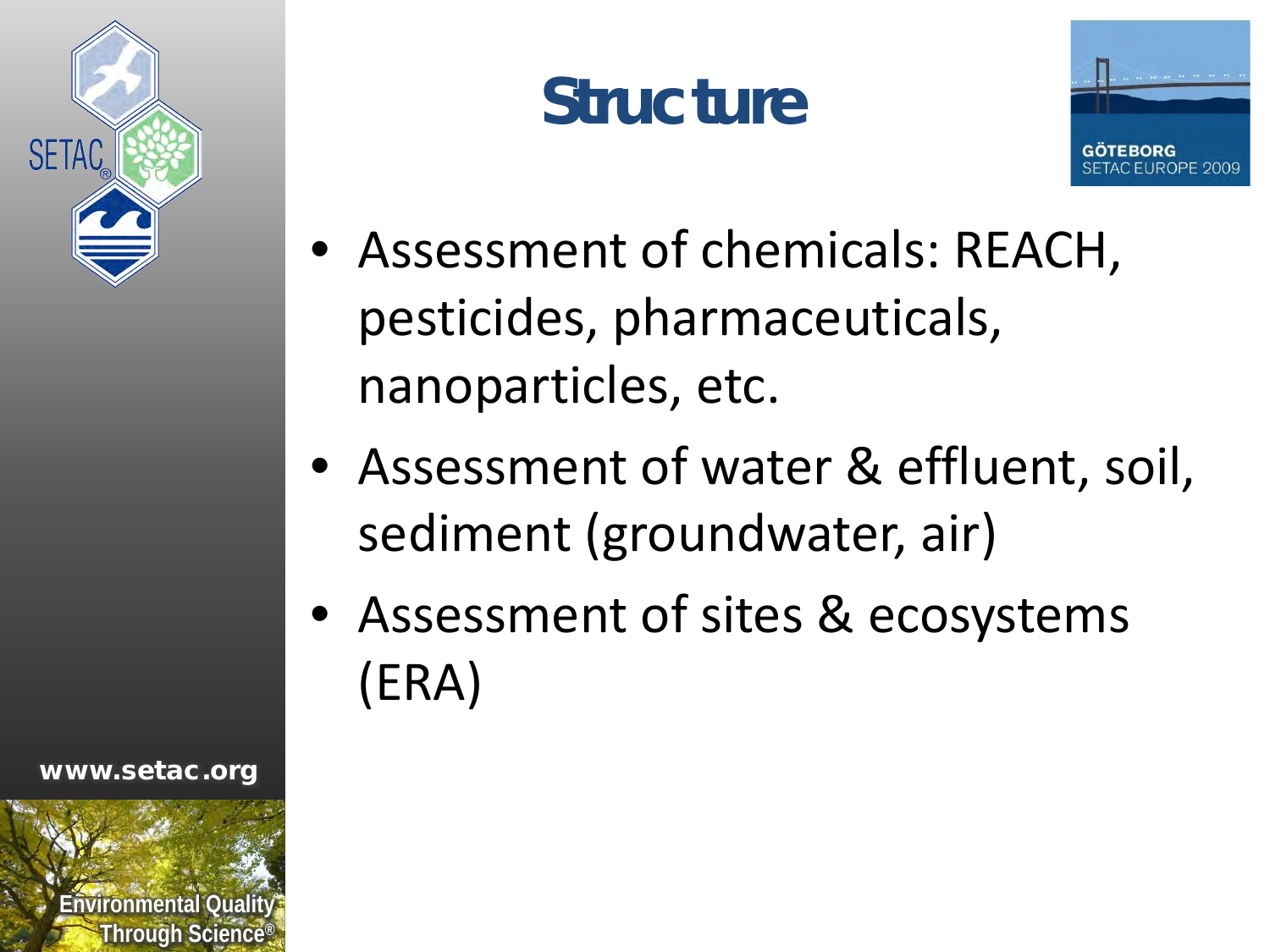![](_page_36_Picture_0.jpeg)

## **Chemicals**

![](_page_36_Picture_2.jpeg)

- REACH
	- methods & strategies to assess the intrinsic properties of chemicals
	- Evaluation of REACH
- New tests, revisions, proposals
	- Evaluation ERA for contaminated soils with TRIAD approach & proposal for standardisation of the proces
- Guidelines for plant protection products:
	- First scientific opinion EFSA on GD birds and mammals
	- Include spatial scale besides temporal aspects?
- Pharmaceuticals:
	- Bulk production in India and China
	- Tamiflu & pandemic use conditions
- **Nanoparticles**
- Biocides
	- Radio-active substances

![](_page_36_Picture_18.jpeg)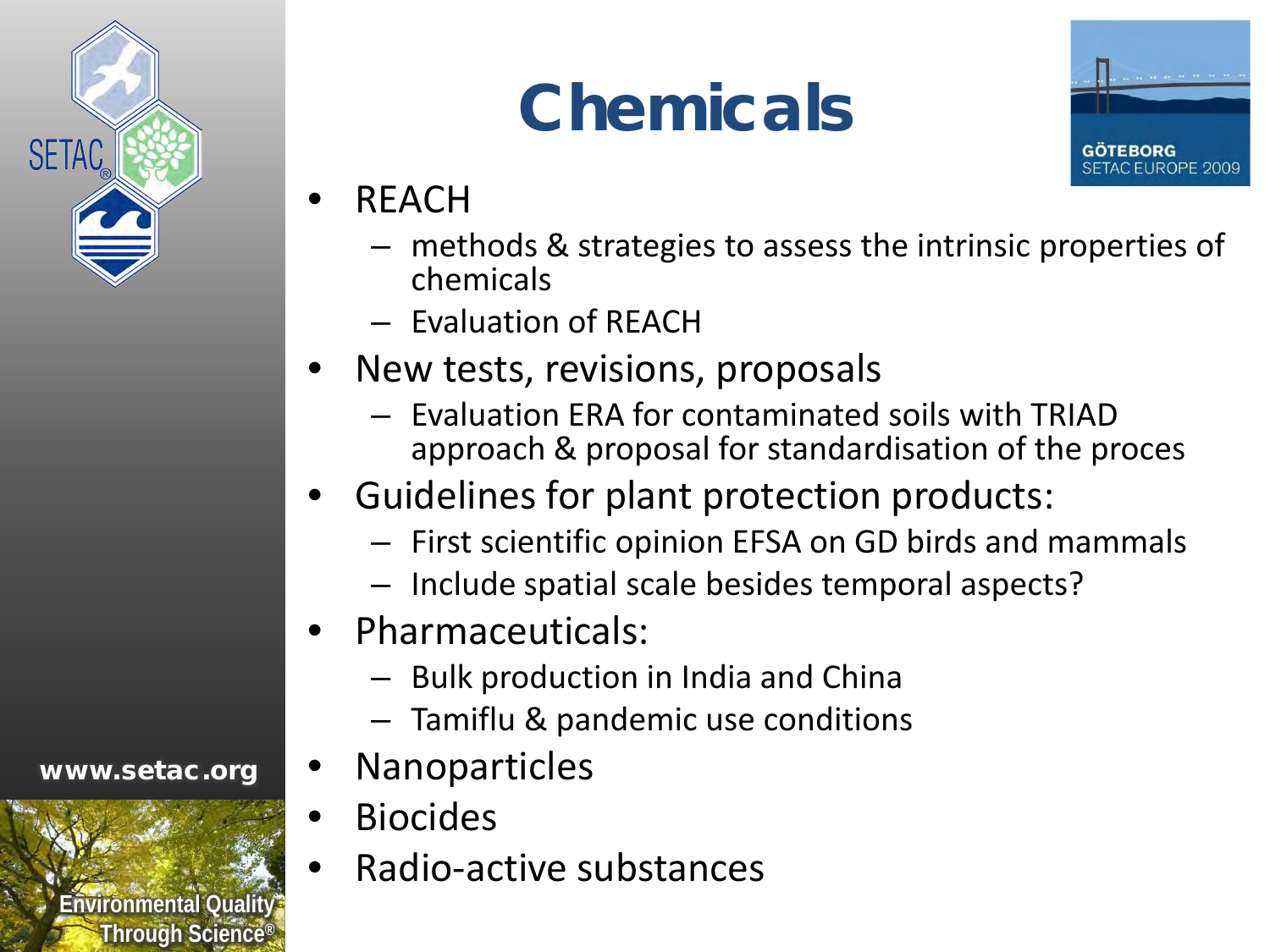![](_page_37_Picture_0.jpeg)

# **Water, soil, sediment,**

- Water (WDF):
	- Derive a DSS for PS,
	- Catchment area or city
	- Good ecological status
	- Mixtures: application of knowledge, CA works, monitoring data essential, lack of toxicity data for individual substances!
- Soils
	- Community based approach, structural endpoints, soil microbial activities, avoidance/preference, multigeneration, multi-stress
- **Sediments** 
	- Integration multiple factors and stresses is challenging
	- Balance risks and benefits
	- Weighing different lines of evidence

![](_page_37_Picture_13.jpeg)

![](_page_37_Picture_15.jpeg)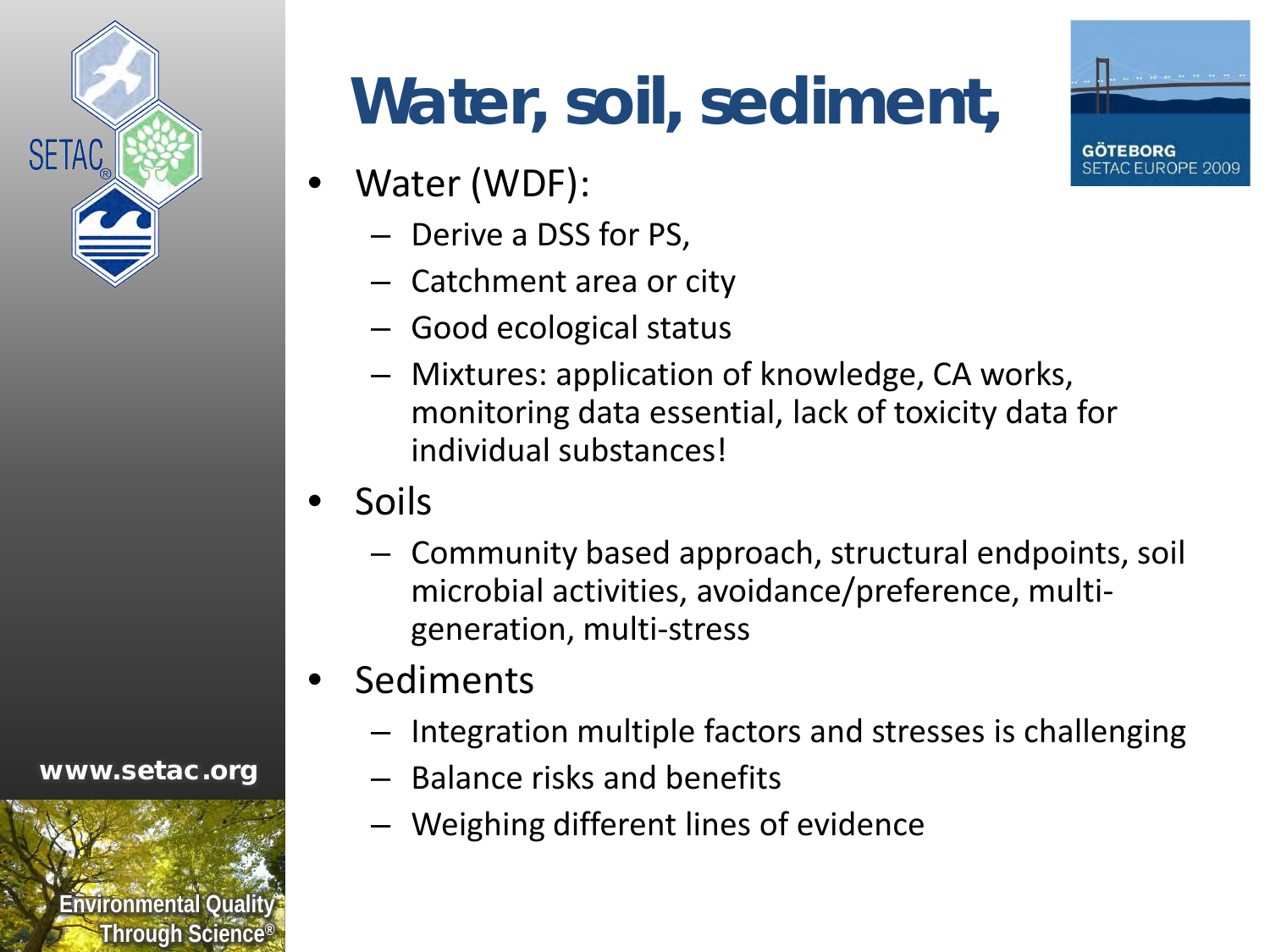![](_page_38_Picture_0.jpeg)

## **ERA**

![](_page_38_Picture_2.jpeg)

- Spatio-temporal aspects
- Trait-based
- Community composition matters
- Models
	- Individual population
	- Temporal exposure patterns
	- Recovery processes
	- Bioaccumulation
	- Indirect effects
- Time and spatial scale matter!
	- Evaluation of individual activities
	- Effect depends on all activities

![](_page_38_Picture_16.jpeg)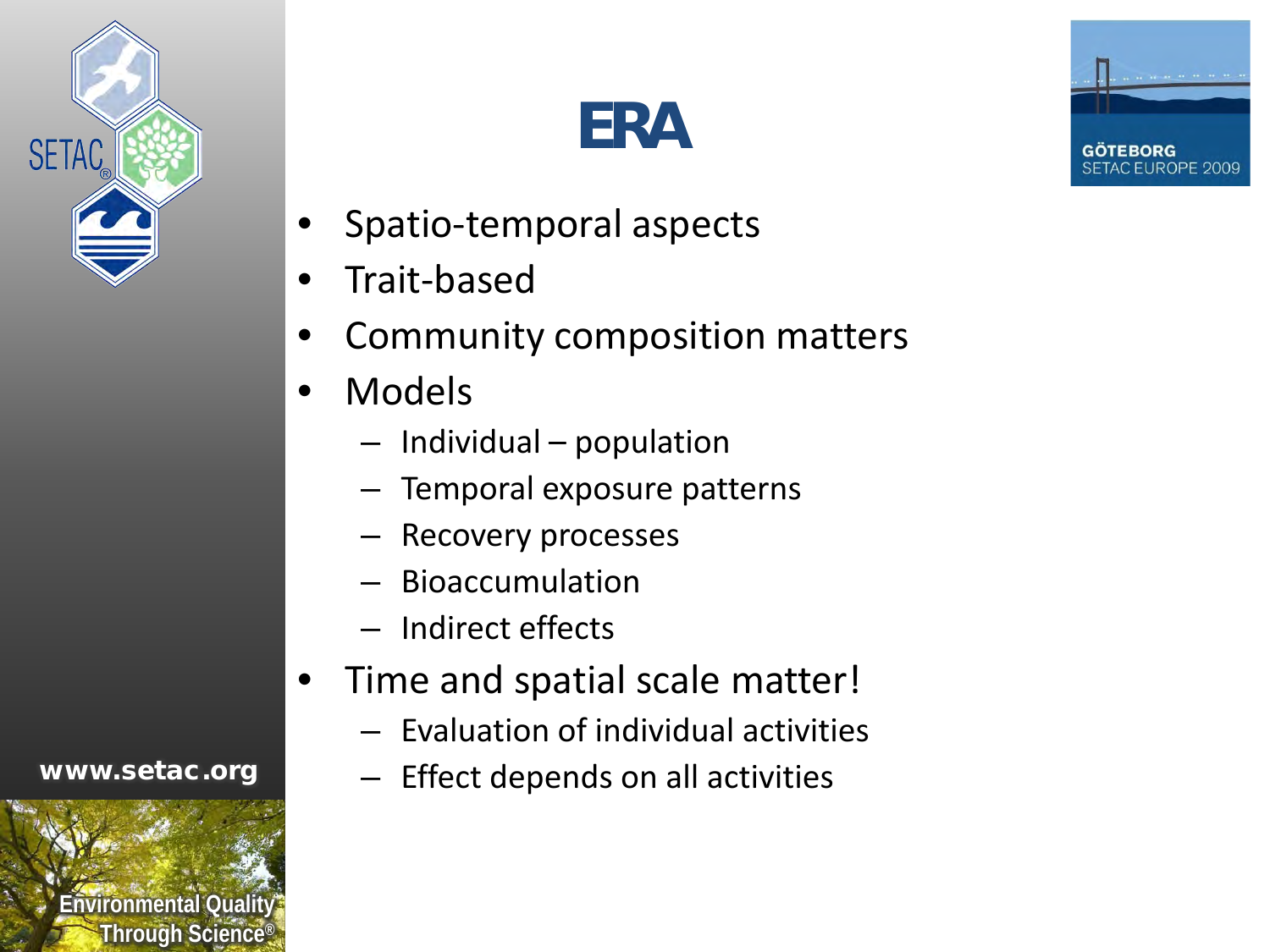![](_page_39_Picture_0.jpeg)

## **Research driven by legal frameworks**

![](_page_39_Picture_2.jpeg)

- WFD
- REACH
- RA for Plant Protection Products
- Draft SFD
- $\bullet$  Etc...
- Results are looking for legal framework: implementation
- **Ending Triponmental Quality Through Science®**

- Stakeholder involvement
	- No stakeholder: (often) no action!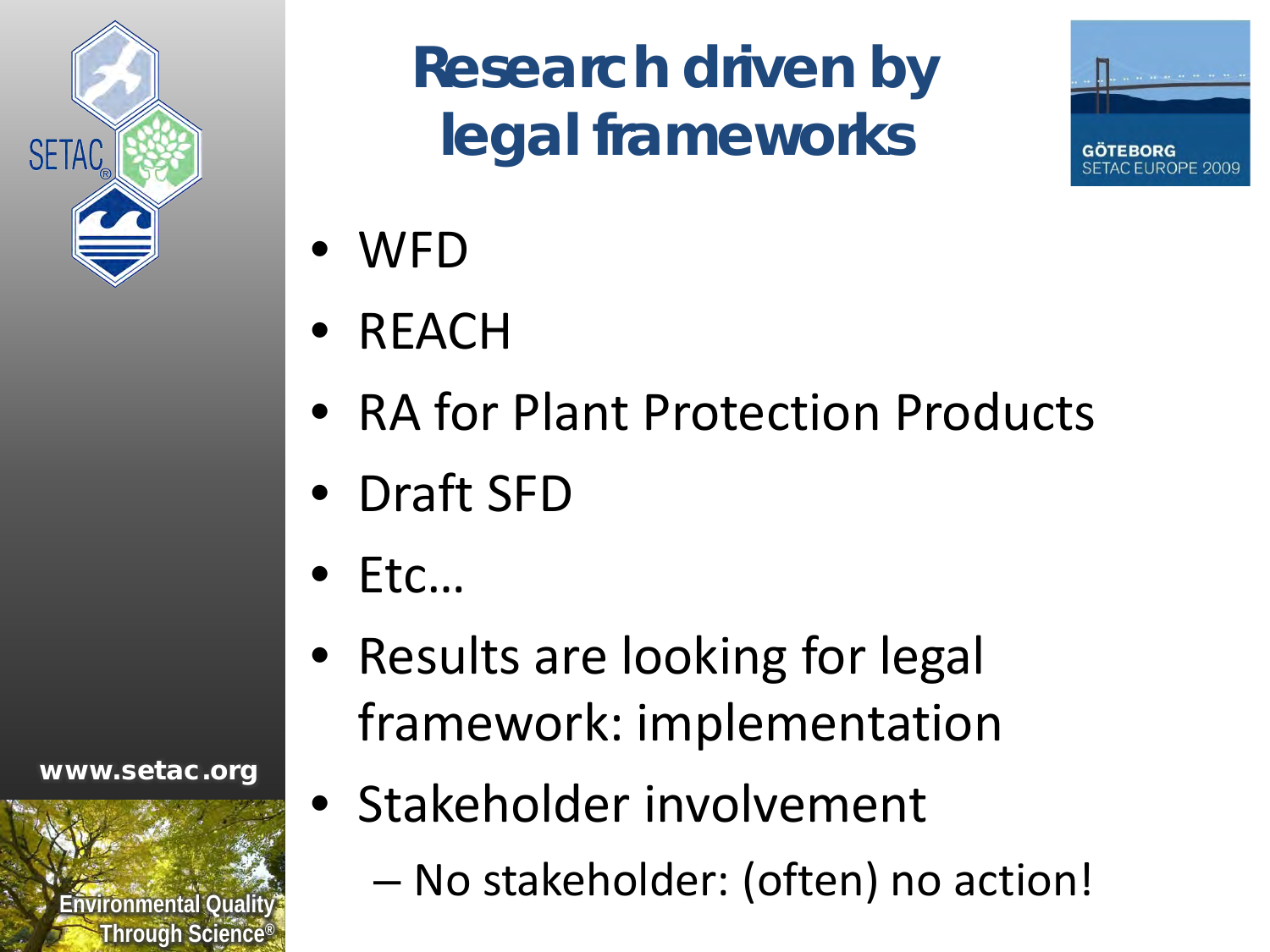![](_page_40_Picture_0.jpeg)

## **Societal developments**

![](_page_40_Picture_2.jpeg)

- Biodiversity loss, climate change, food & energy demand, sustainable development
- Draft SFD
	- Services
	- Threats

![](_page_40_Figure_7.jpeg)

![](_page_40_Picture_9.jpeg)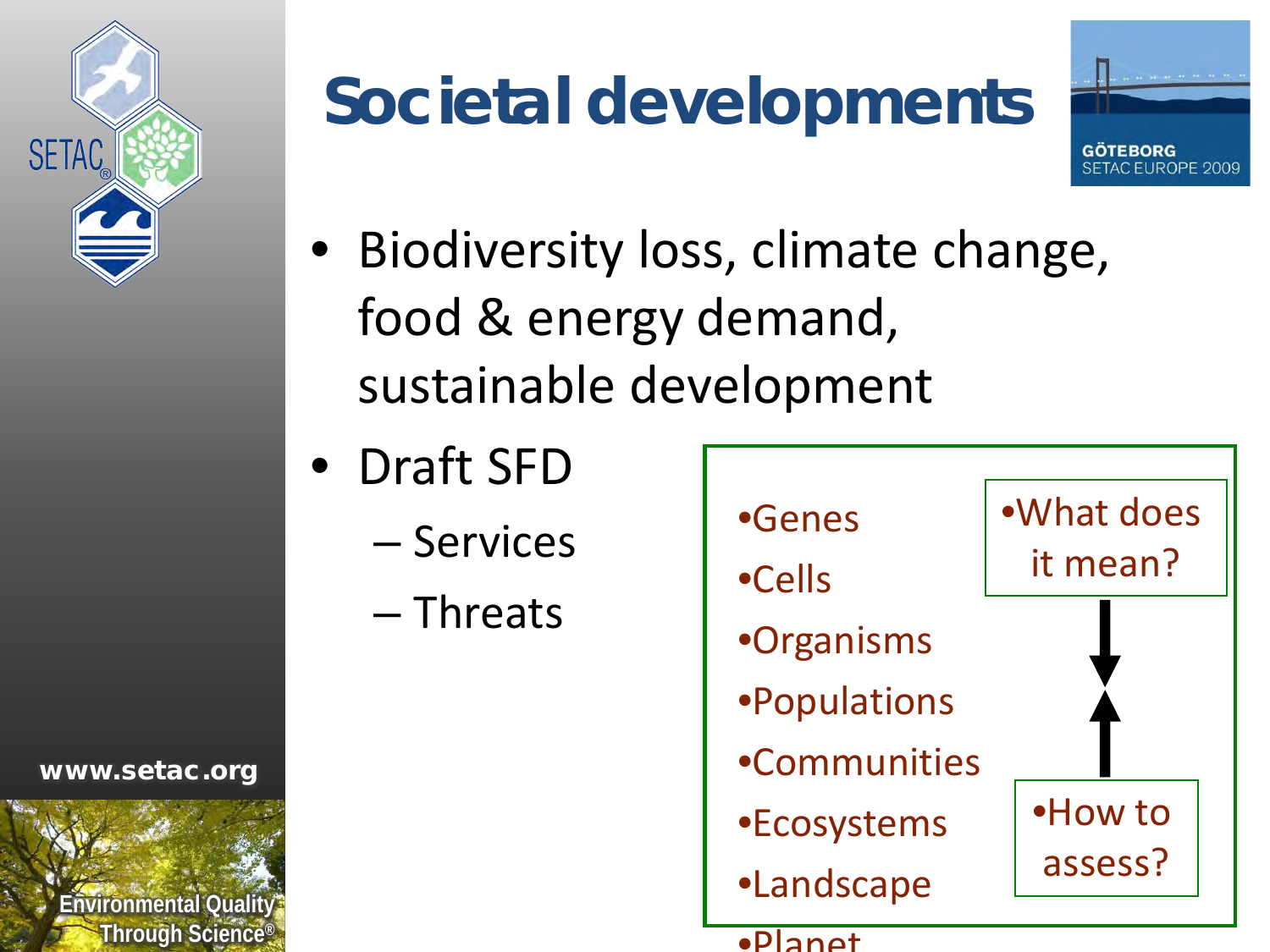![](_page_41_Figure_0.jpeg)

#### **ARROW'S COLOR**

Potential for mediation by<br>socioeconomic factors

Low Medium **Environmental Quality Through Science®**

**ARROW'S WIDTH** 

Intensity of linkages between ecosystem services and human well-being

 $\longrightarrow$  Weak

Medium

Strong

New way of looking at our interaction with the environment